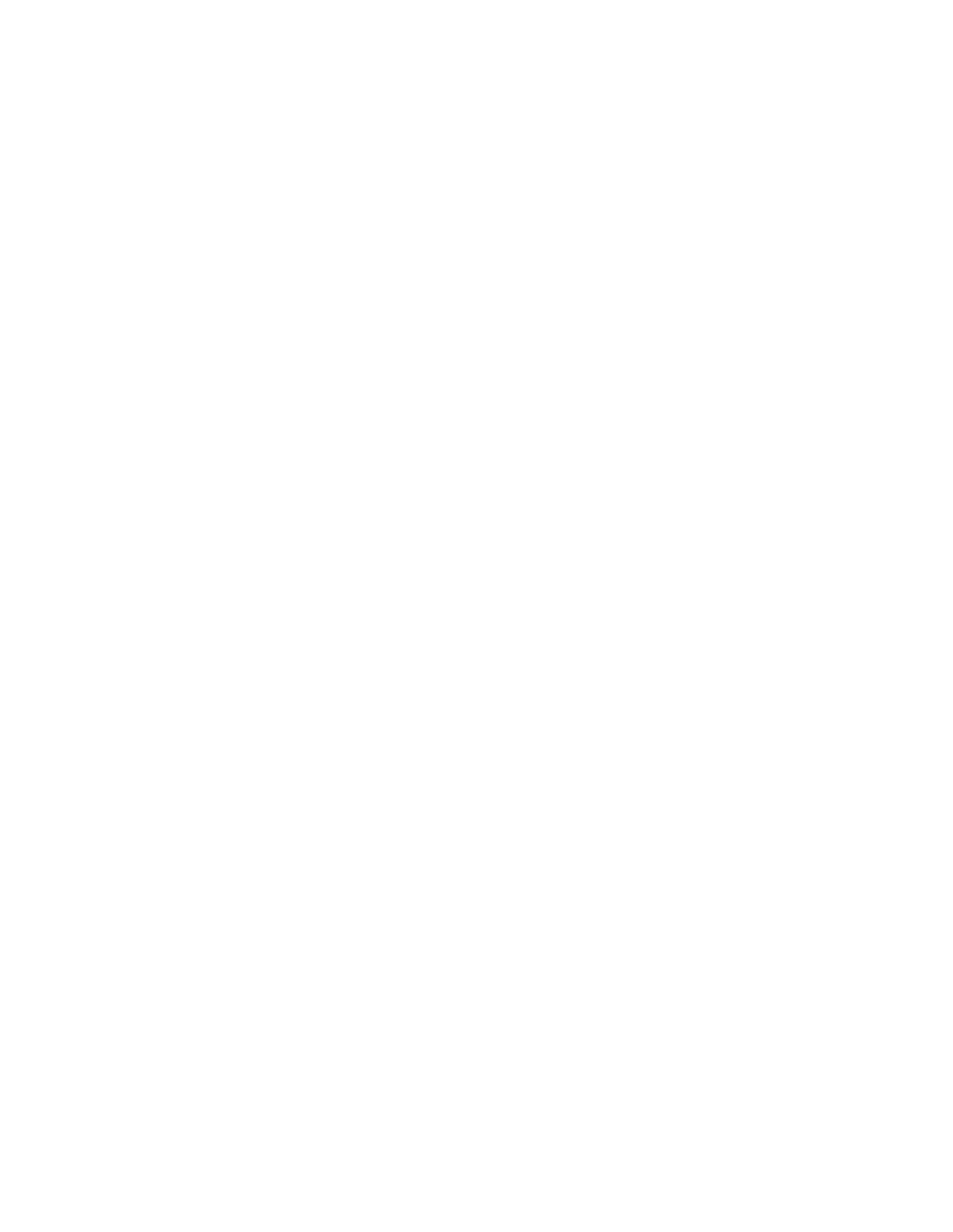## **Executive Summary**

In January 2002, the Texas Water Development Board (TWDB) released the first State Water Plan that was based on a bottom-up planning approach. *Water for Texas – 2002* documented significant capital costs for implementing water management strategies to meet the water supply needs of all Texans for the next 50 years. TWDB conducted an analysis of funding needs, taking into consideration known information regarding a political subdivision's ability to pay for its needed water projects. This analysis demonstrates that the State may need to invest a minimum of \$503.1 million in new water supply projects in the next decade to help implement State Water Plan projects. Expressed in terms of the next biennium, approximately \$130.7 million may be needed to provide funding for projects. The TWDB assumes that the balance will be paid for locally.

TWDB conducted these analyses separate from the information reported because of known changes in conditions that have a direct bearing on the reported funding needs. For example, new regional water authorities with the ability to raise revenues to support water infrastructure development have been established. These authorities are not currently reflected in the State Water Plan. Other issues related to changes in population projections also have a direct bearing on the projects recommended and hence the funding needs for implementation of recommended projects. These are important developments that must be considered by the Legislature as the members deliberate on potential funding solutions. The following paragraphs characterize the reported funding shortfall from the perspective of the local political subdivisions and the 16 Regional Water Planning Groups (Planning Groups).

According to TWDB's analysis of estimated funding needs represented by the local political subdivisions and the 16 Planning Groups, the State would need to invest a minimum of \$820 million in new water supply projects in the next decade. The estimate is based on information reported by surveyed political subdivisions pursuant to Senate Bill 2  $(77<sup>th</sup>$  Legislative Session) wherein political subdivisions were asked to evaluate their own ability to pay for specific strategies recommended in the State Water Plan. It also includes TWDB estimates of funding needs for project costs not captured by a survey response using the same ratio of cost to needs as reported by the political subdivisions. In connection with this process, TWDB was not able, in the short time provided, to evaluate whether these numbers accurately reflect the ability to pay for any of the surveyed political subdivisions. This analysis must be done in the future in order to estimate actual funding needs. Future affordability evaluations must be completed for surveyed political subdivisions, taking into account the local economic climate, past ability to pay, tax and utility rates, and other appropriate factors. Thus, the funding needs discussed in this report are likely to change over time as planning cycles proceed.

Approximately \$18 billion in key water management strategies and projects are identified in the 2002 State Water Plan to meet Texas' water supply needs through 2050. Of this amount, approximately \$16.2 billion will be the responsibility of local political subdivisions that provide water for municipal uses and \$575 million will be the responsibility of political subdivisions and individuals for use in irrigated agriculture. The remaining \$1.2 billion consists primarily of capital costs associated with water supply projects to meet the future needs of mining,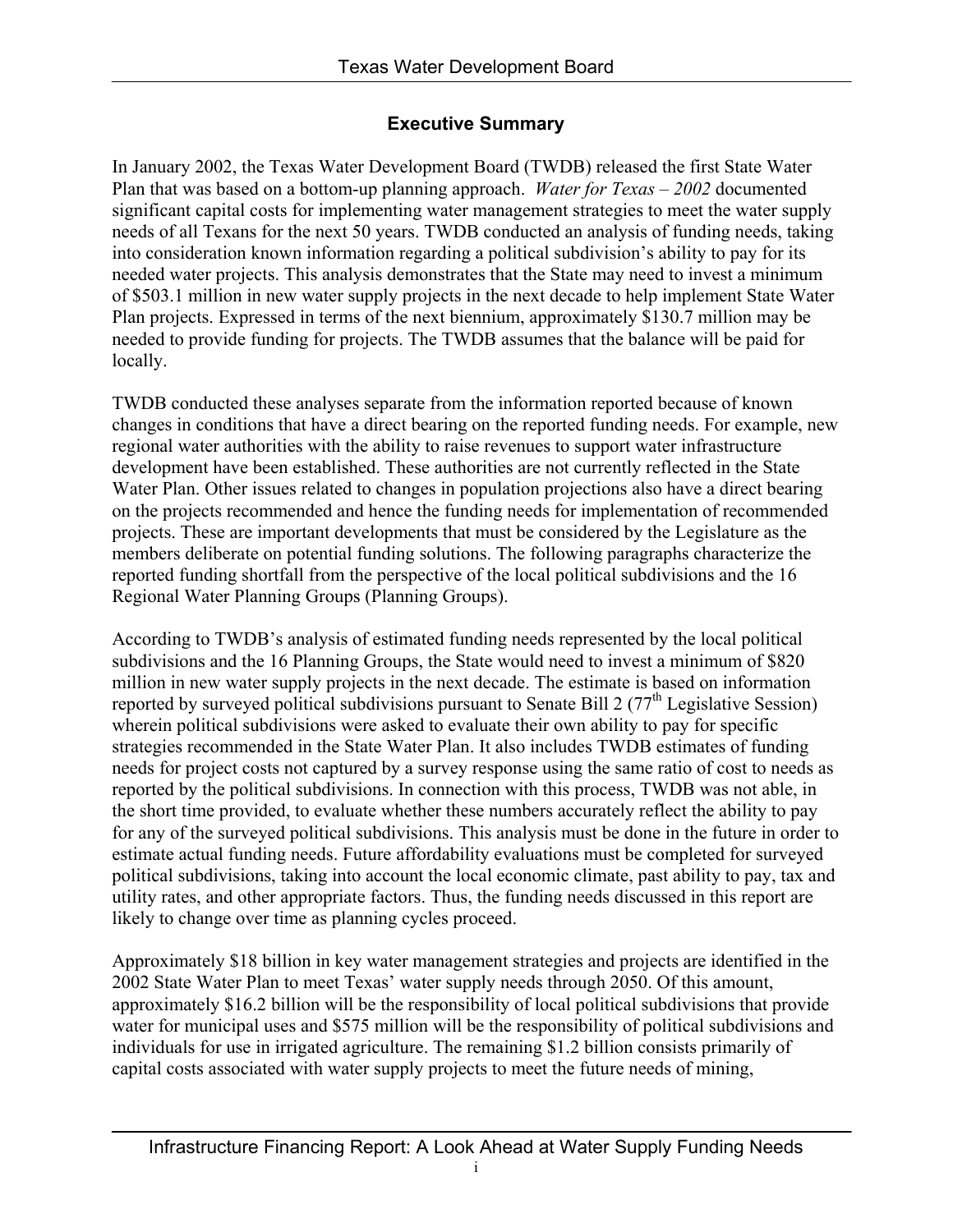manufacturing, and electric power generation interests. These capital costs are expected to be borne by individual and private funding sources.

To help identify financing needs resulting from the State Water Plan, the 77th Texas Legislature, through Senate Bill 2, directed the State's 16 Planning Groups to report the following information to the TWDB in the form of an Infrastructure Financing Report:

- (1) How local governments, regional authorities, and other political subdivisions in the region propose to pay for water infrastructure projects identified in the 2002 State Water Plan; and
- (2) What role the Planning Group proposes for the State in financing projects identified in the 2002 State Water Plan, giving particular attention to proposed increases in the level of State participation in funding regional projects.

The Planning Groups conducted a survey of political subdivisions to identify the financing needed to implement municipal water supply projects in the 2002 State Water Plan. TWDB's analysis of the survey responses estimates that political subdivisions represent they can pay for only \$8.9 billion of the \$16.2 billion in capital costs for municipal water supply projects, resulting in a shortfall of \$7.3 billion over the next 50 years. Expressed in terms of the next three biennia (2004-2009), the political subdivisions represent that there is a funding shortfall of \$4.0 billion.

All 16 Planning Groups see a need for an expanded State role in financing the water supply projects identified in the 2002 State Water Plan. The Planning Groups suggest a number of approaches the Texas Legislature could consider to provide the resources necessary to bridge the \$4.0 billion financing shortfall. These approaches include dedicated funding generated by a tax on the sale of bottled water, appropriation of general revenues, and expanded use of general obligation bonds. In addition, the Planning Groups suggest numerous program changes, such as offering incentives for small system participation in regional projects, supporting research and development of desalination and other non-traditional technologies, and extending the repayment terms in the TWDB's State Participation Program.

To address the political subdivisions' reported \$4.0 billion financing gap and enable implementation of needed water management strategies and projects before the end of this decade, the Planning Groups report that political subdivisions will require a financial assistance mix of roughly two-thirds grants and one-third loans below currently available interest rates.

In order to assess what it would take to fill the \$4.0 billion shortfall using state resources over the next three biennia, TWDB staff analyzed various funding scenarios. In some cases, TWDB assumed no changes to current law and in others, current law was presumed to be changed to better address funding needs.

Results of the analyses for municipal water supply projects indicate that a range of \$820 million to over \$3 billion in cash appropriations would potentially be needed to address the funding shortfall in the next decade. In addition, the analyses indicate that the TWDB would use its bond authority in a range from \$808 million through the 2008-2009 biennium to full depletion of its authority by the 2006-2007 biennium.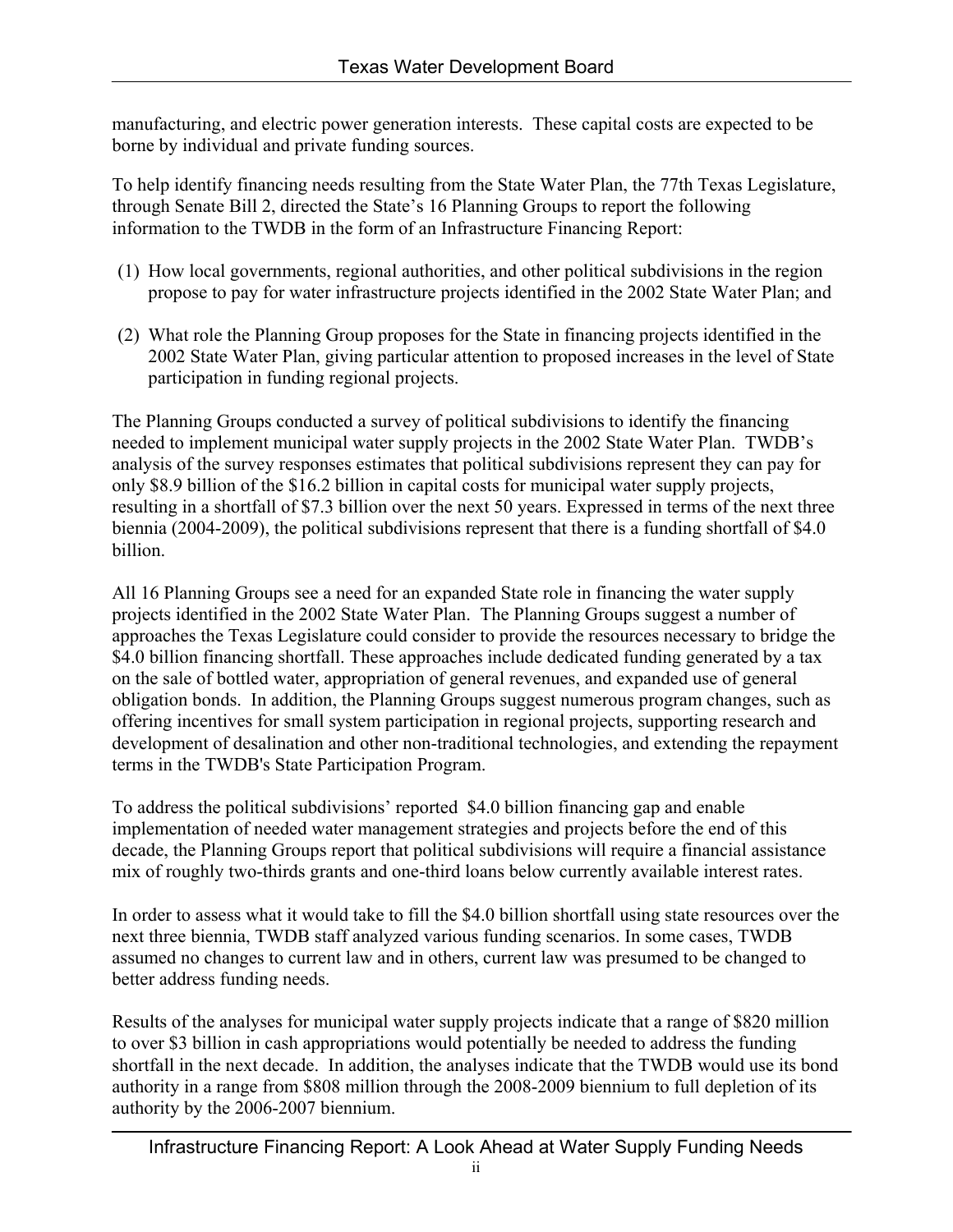Results of the analyses for agricultural water supply projects indicate \$133.2 million would potentially be needed to address the shortfall in the next decade.

Therefore, based upon the information represented by the Planning Groups, the total amount of state cash potentially needed to fund the entire shortfall in the next decade for municipal and agricultural water supply projects ranges from \$820 million to over \$3.3 billion.

The role and goal of state assistance has yet to be established within the context of the 2002 State Water Plan. Current TWDB financial assistance programs appear to have most of the legal authority to address proposed water management strategies. However, because of financial limitations, current funding sources may not be a good fit to ensure accessibility to the respective water users. From an administrative perspective, for example, a bond program is the most accessible state program. However, it provides the least amount of benefit. This type of program does not provide the types of deep subsidies that the Planning Groups report is needed to address the funding shortfall in the next three biennia.

Recommendations in the regional water plans and in the Regional Infrastructure Financing Reports suggest that the State should have a broader role in providing funding for water projects. This role includes additional funding sources such as cash appropriations, dedicated revenue sources, and additional bond authorization. Without these additional resources, the political subdivisions believe that implementation of the strategies and projects recommended in the State Water Plan will be difficult to achieve.

It is important to note that this is the first Infrastructure Financing Report since the adoption of the State Water Plan. Updates to this report will be provided with the State Water Plan every five years. Based on the information reported in the financing surveys, it is evident that there is great variation in how local political subdivisions responded to survey questions. The TWDB will work with the Planning Groups to ensure that future Infrastructure Financing Reports provide more information regarding ability to pay so that a detailed analysis related to past and future trends in affordability can be evaluated and reported. This will help the TWDB to better estimate the amount of the funding shortfall in future biennia.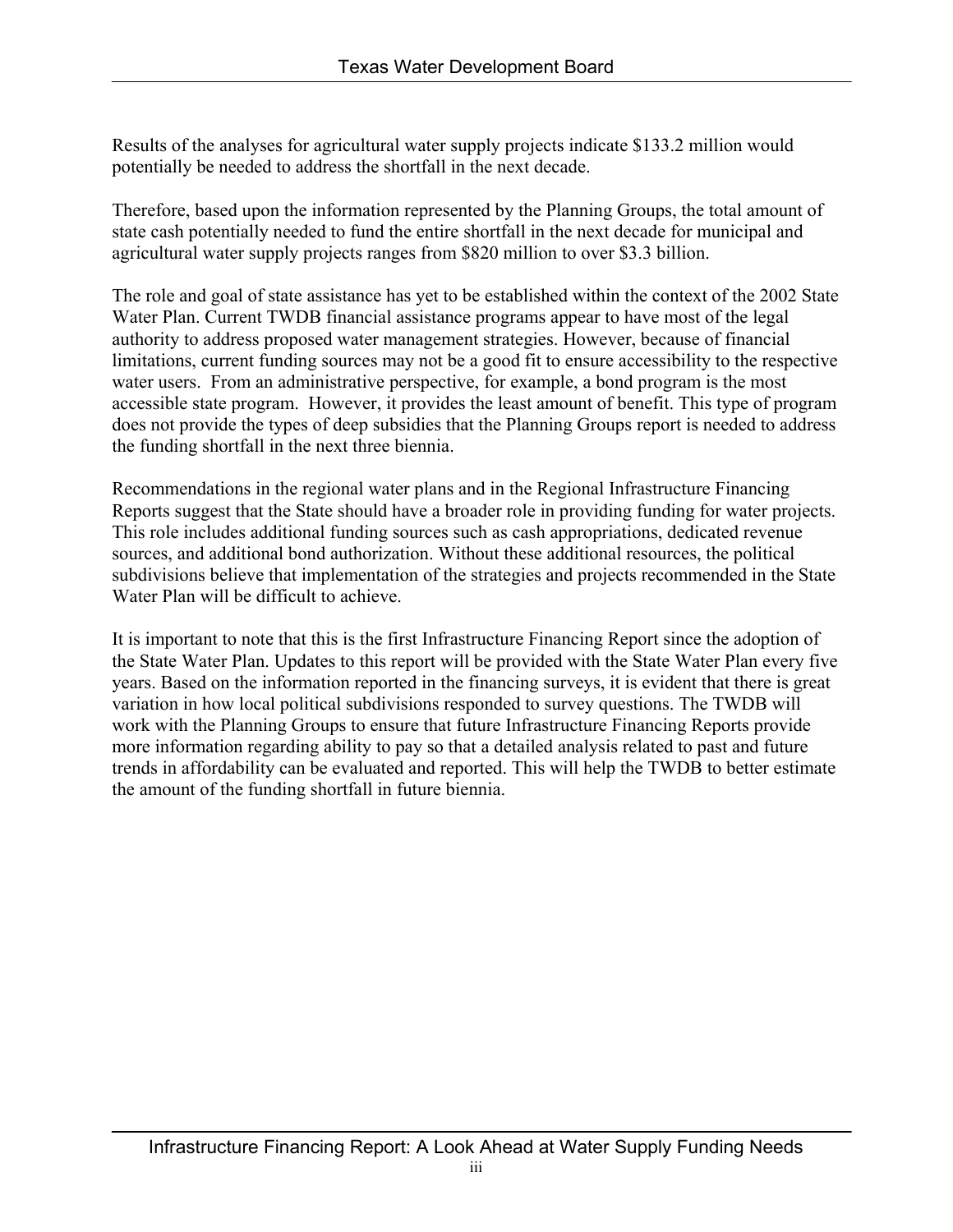# **Map of the Regional Water Planning Groups**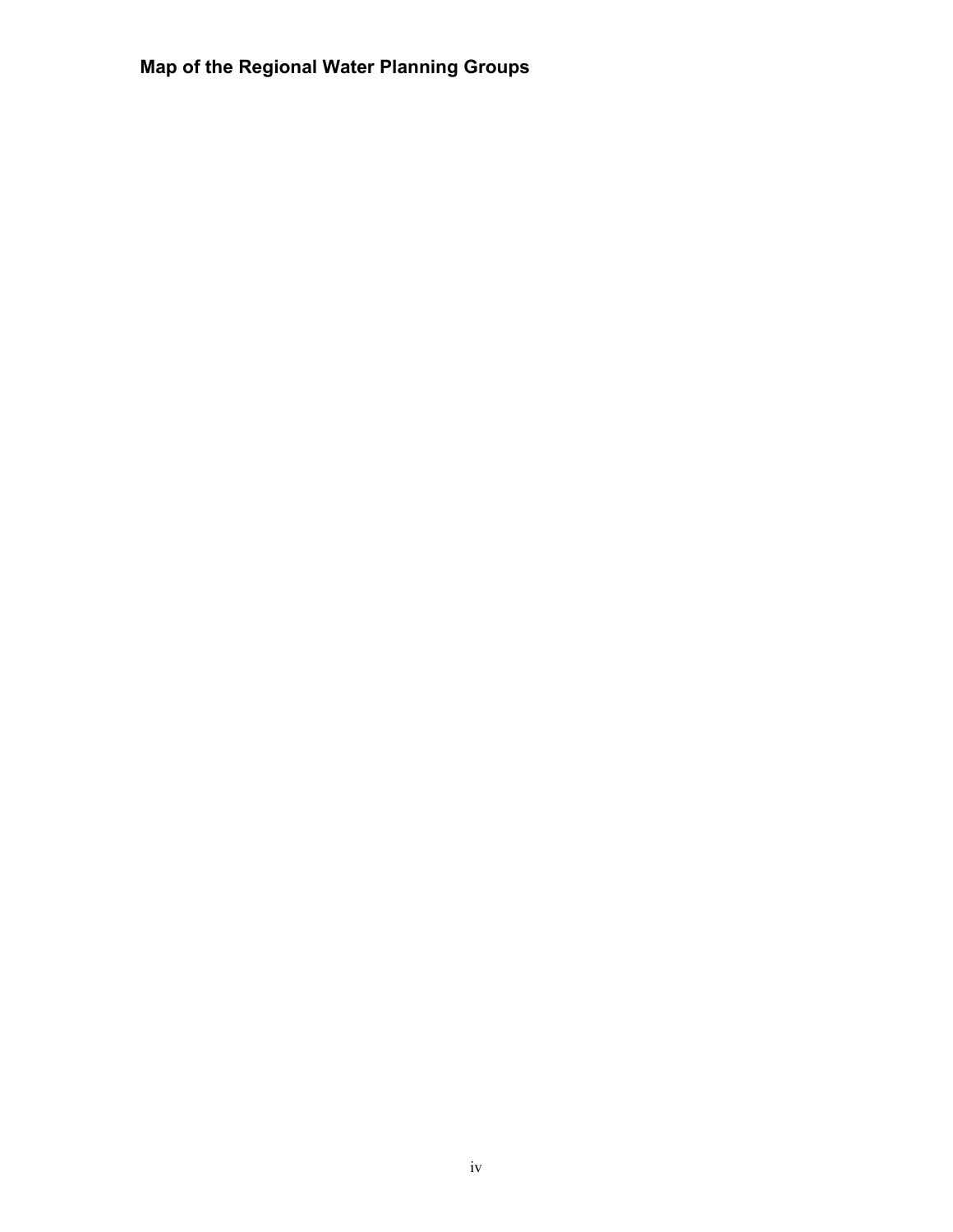### **Map of the Regional Water Planning Groups**

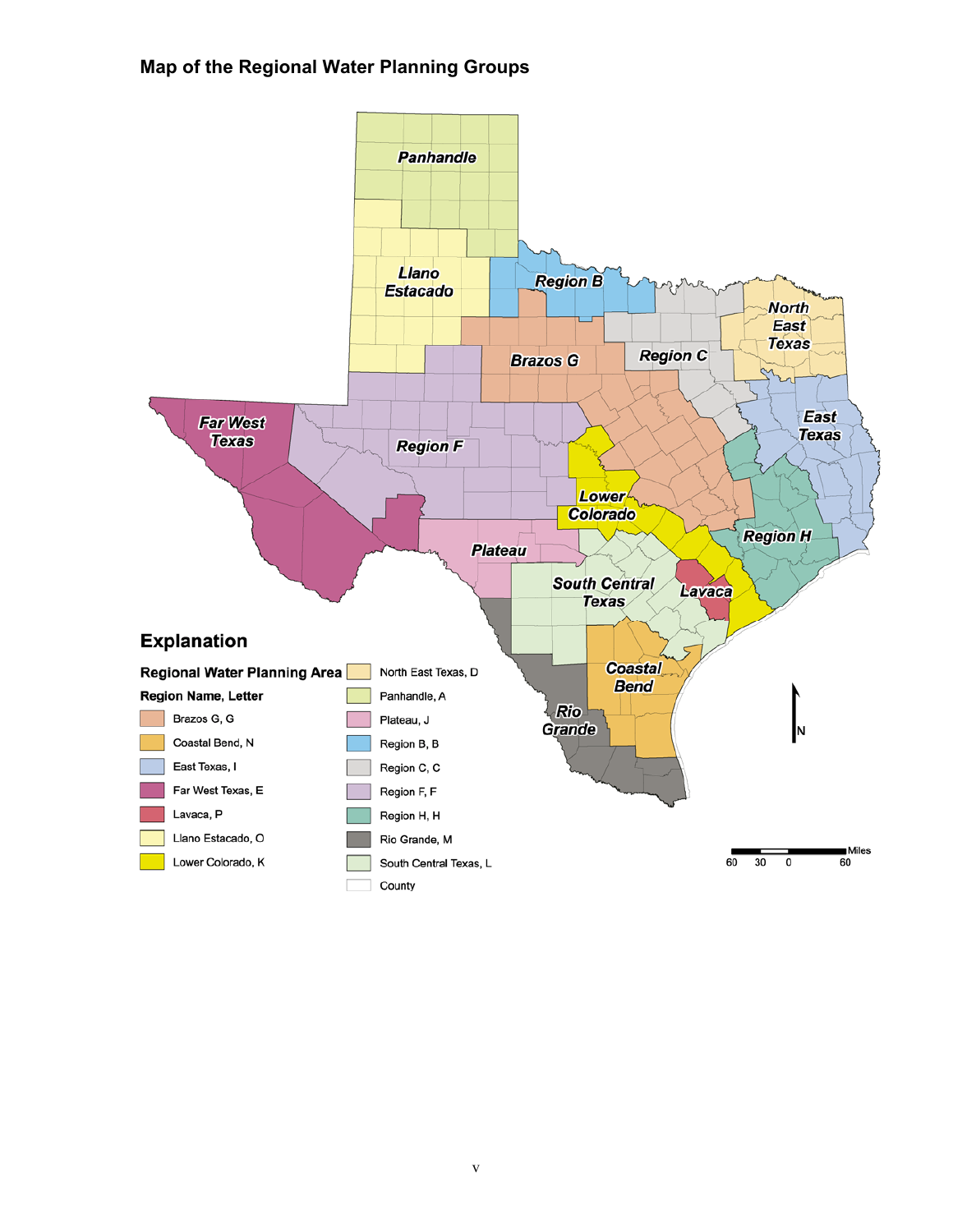## **TABLE OF CONTENTS**

| Water Investment Needs Associated with Municipal Water Supply Projects  2 |  |
|---------------------------------------------------------------------------|--|
| Water Investment Needs Associated with Agricultural Water                 |  |
| Water Investment Needs Associated with Projects in Rural and              |  |
|                                                                           |  |
|                                                                           |  |
|                                                                           |  |
|                                                                           |  |
| Texas Water Development Board Analysis - Addressing the Funding           |  |
|                                                                           |  |
| <b>Agricultural Water Conservation Measures and Equipment</b>             |  |
| <b>Texas Water Development Board Analysis - A More</b>                    |  |
|                                                                           |  |
|                                                                           |  |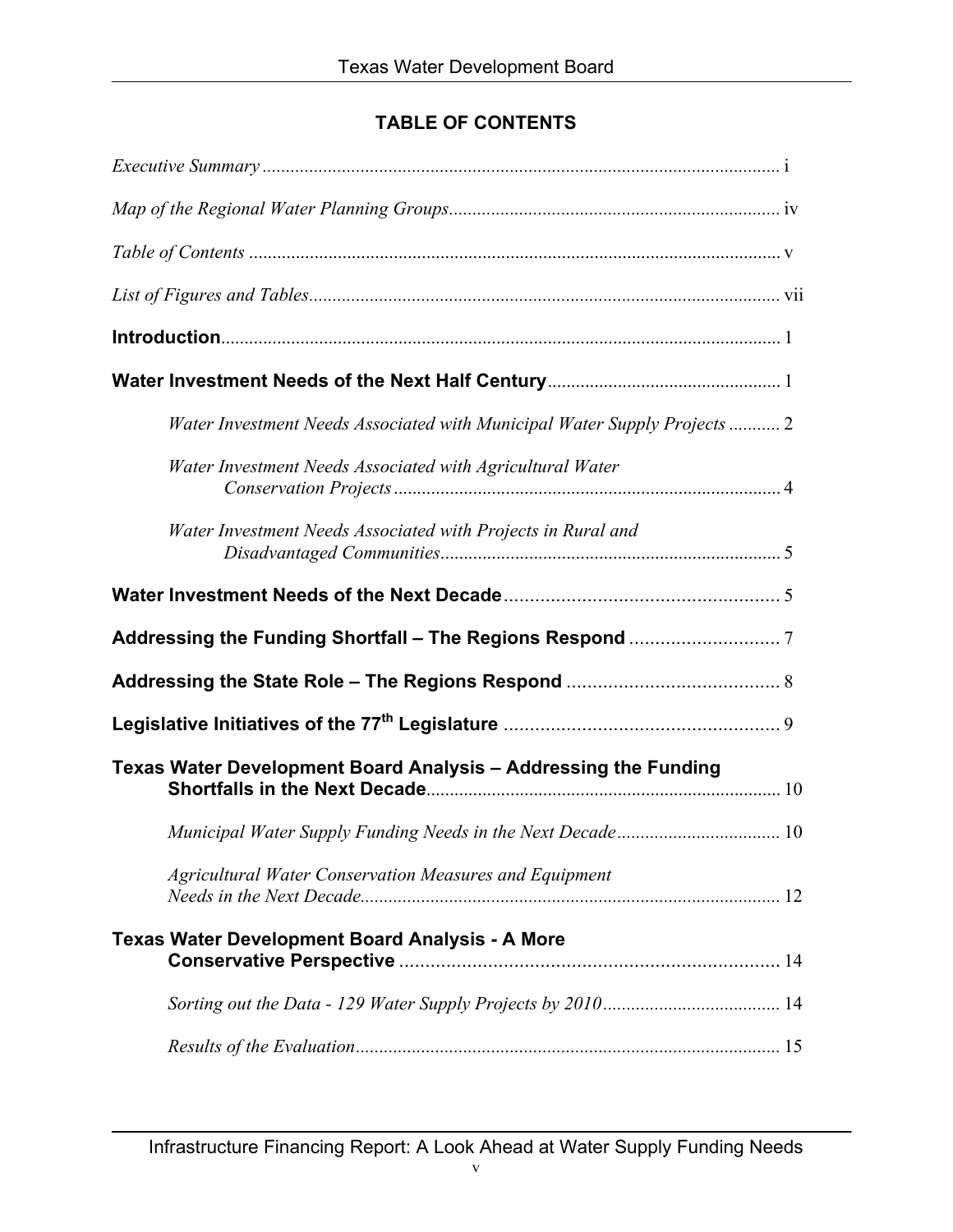| Conclusions – Additional Texas Water Development Board Analysis  16 |
|---------------------------------------------------------------------|
|                                                                     |
| <b>APPENDIX</b>                                                     |
| Broad-Based Policy Recommendations/Others                           |
| Planning Group Policy Recommendations by Subject/Region             |
| <b>State Participation Fund</b>                                     |
| Ranking/Allocation Funding Recommendations                          |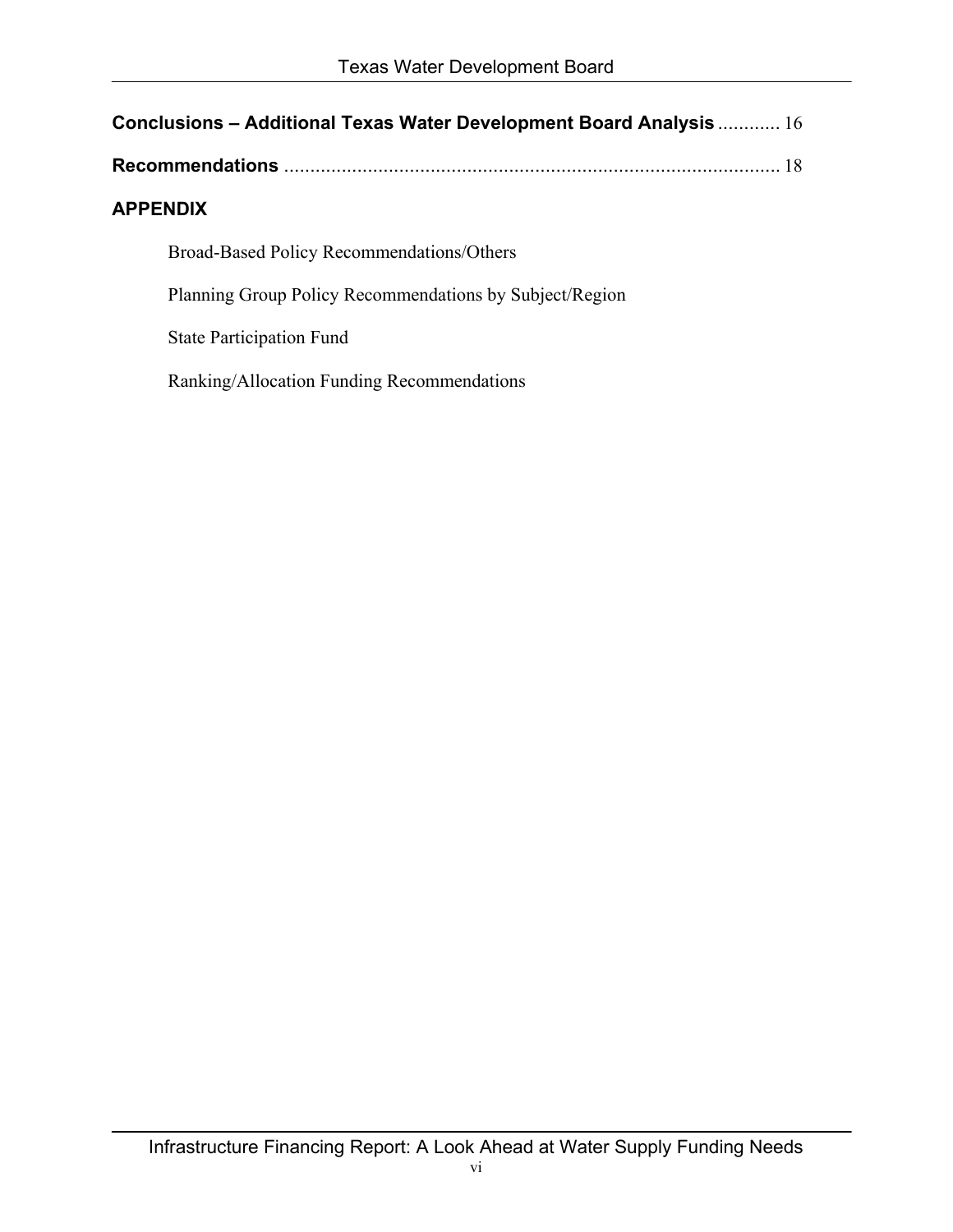## **LIST OF FIGURES AND TABLES**

| FIGURE 1: Estimated Fifty Year Funding Shortfall by Decade for Municipal                                                                                                            |  |
|-------------------------------------------------------------------------------------------------------------------------------------------------------------------------------------|--|
| FIGURE 2: Estimated Fifty Year Funding Shortfall by Region for Municipal                                                                                                            |  |
| FIGURE 3: Estimated Fifty Year Breakdown of Funding Shortfall by Decade for<br>Agricultural Water Conservation Measures and                                                         |  |
| FIGURE 4: Estimated Total Funding Shortfall for Next 3 Biennia (in millions) 6                                                                                                      |  |
| FIGURE 5: Estimated Capital Costs of Municipal Water Supply Projects for<br>Which Financial Assistance is Needed in the Next                                                        |  |
| FIGURE 6: Total Cash Appropriations Needed for Municipal Water<br>Supply Projects under Various Modeling Scenarios to Fully<br>Address the Funding Shortfall in the Next Decade  11 |  |
| FIGURE 7: Cash Appropriations Needed for Agricultural Water Supply Projects<br>under Various Modeling Scenarios to Fully Address the Funding                                        |  |
| FIGURE 8: Cash Appropriations Needed in the Next 3 Biennia to Fully<br>Implement the WIF and Expand the State Participation Program                                                 |  |
| <b>TABLE 1: Fifty Year Capital Cost Estimates and Funding Shortfalls</b><br>for Projects in Rural and Disadvantaged                                                                 |  |
| <b>TABLE 2: Estimated Financial Assistance Mix Needed to Address</b><br>Funding Shortfall Associated with Municipal Water Supply                                                    |  |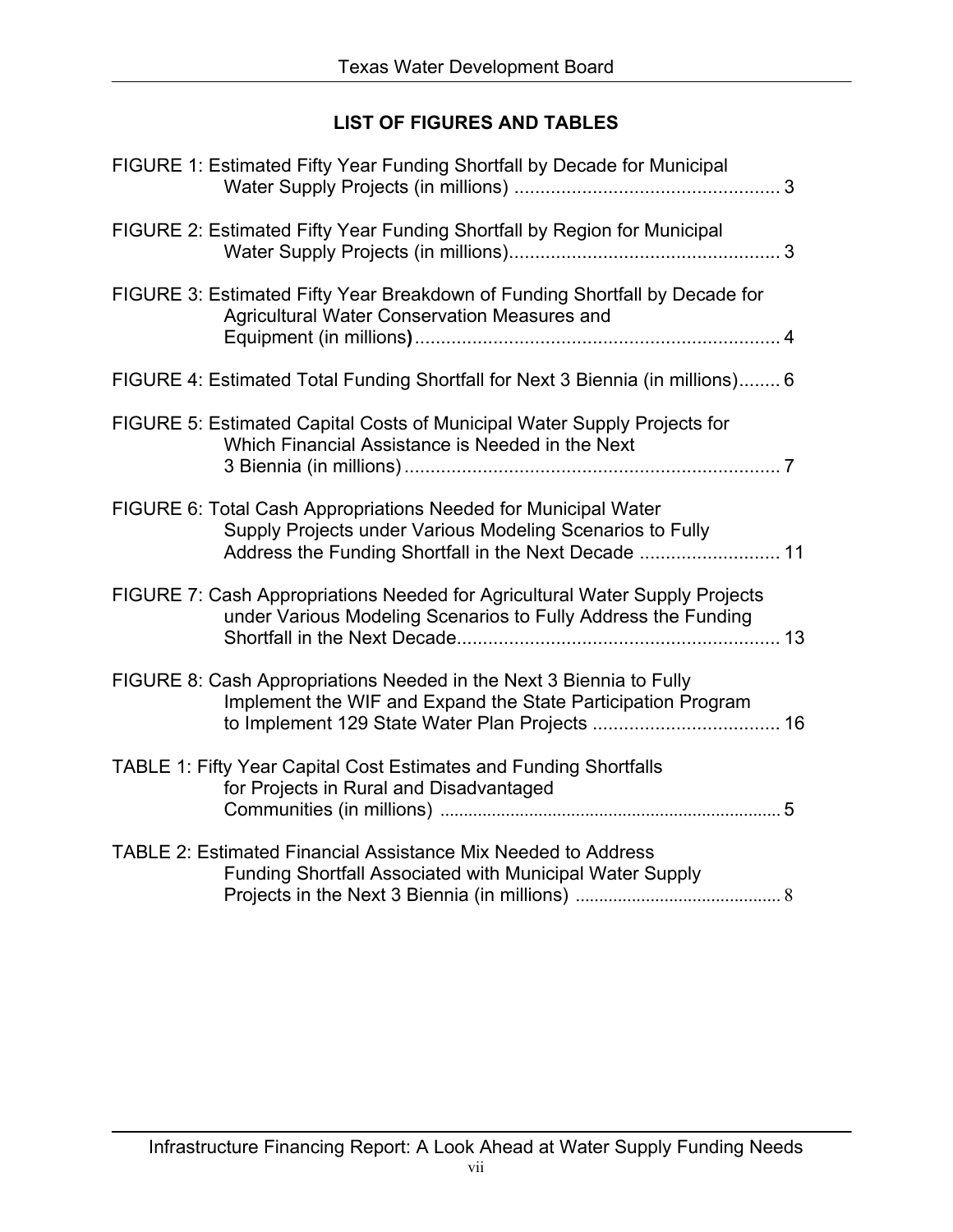### **Introduction**

In January 2002, the Texas Water Development Board (TWDB) released the first State Water Plan since the passage of Senate Bill 1  $(75<sup>th</sup>$  Legislature). The significance of the 2002 State Water Plan is that it is founded on 16 regional water plans developed by citizen volunteers from all across Texas. No previous State Water Plans were developed using a bottom-up planning approach. *Water for Texas – 2002* documents significant capital costs for implementing water management strategies to meet the water supply needs of all Texans for the next 50 years. The *Infrastructure Financing Report (IFR)* is a follow-up report that builds on the information presented in the State Water Plan, but focuses on the ability of local political subdivisions to pay for the recommended water management strategies and projects included in the 16 regional water plans. An analysis by the TWDB examines the financing needs of the local political subdivisions over the next three biennia. Results of this analysis demonstrate that current financial assistance programs administered by the TWDB could significantly enhance local ability to implement water management strategies, provided that funding for those programs is appropriated.

This report recommends a number of actions that will be needed to meet the challenges for funding water management strategies over the coming decade. The Regional Water Planning Groups (Planning Groups) recommend increasing the state role in financing water management strategies where needs are great, public health or the environment is at risk, or local resources are inadequate. This enhanced state role should provide for distribution of funds in fiscally responsible, but flexible ways, including grants, loan deferrals, and loan subsidies.

In order to maintain the integrity of the data reported in the 16 Regional Infrastructure Financing Reports and the 2002 State Water Plan, this report does not address changes in funding needs caused by subsequent shifts in population growth patterns or by new local, state or federal initiatives. Water supply projects and funding needs analyzed in this report are for the most part directly linked to the Regional Infrastructure Financing Reports and the 2002 State Water Plan. In 2007, the TWDB will develop a new State Water Plan and Infrastructure Financing Report that will reflect new conditions.

### **Water Investment Needs of the Next Half Century**

The population of Texas is expected to nearly double over the next 50 years. With that growth comes an expected increase in the demand and need for new water supplies. The 2002 State Water Plan estimates the capital cost of meeting the needs of existing and future Texans at nearly \$18 billion.[1](#page-27-0) Of this amount, **approximately \$16.2 billion will be the responsibility of local political subdivisions that provide water for municipal uses**

**To implement vital projects recommended in the State Water Plan, \$7.8 billion in financial assistance may be needed in the next 50 years.**

**and \$575 million will be the responsibility of political subdivisions and individuals involved** in irrigated agriculture.<sup>[2](#page-27-1)</sup> The \$1.2 billion balance is associated with water supply projects to meet the needs of mining, manufacturing, and electric power generation interests. It is assumed that individuals and private entities involved in these activities will pay for needed projects. Implementation of all of these projects is necessary to adequately meet the State's water needs.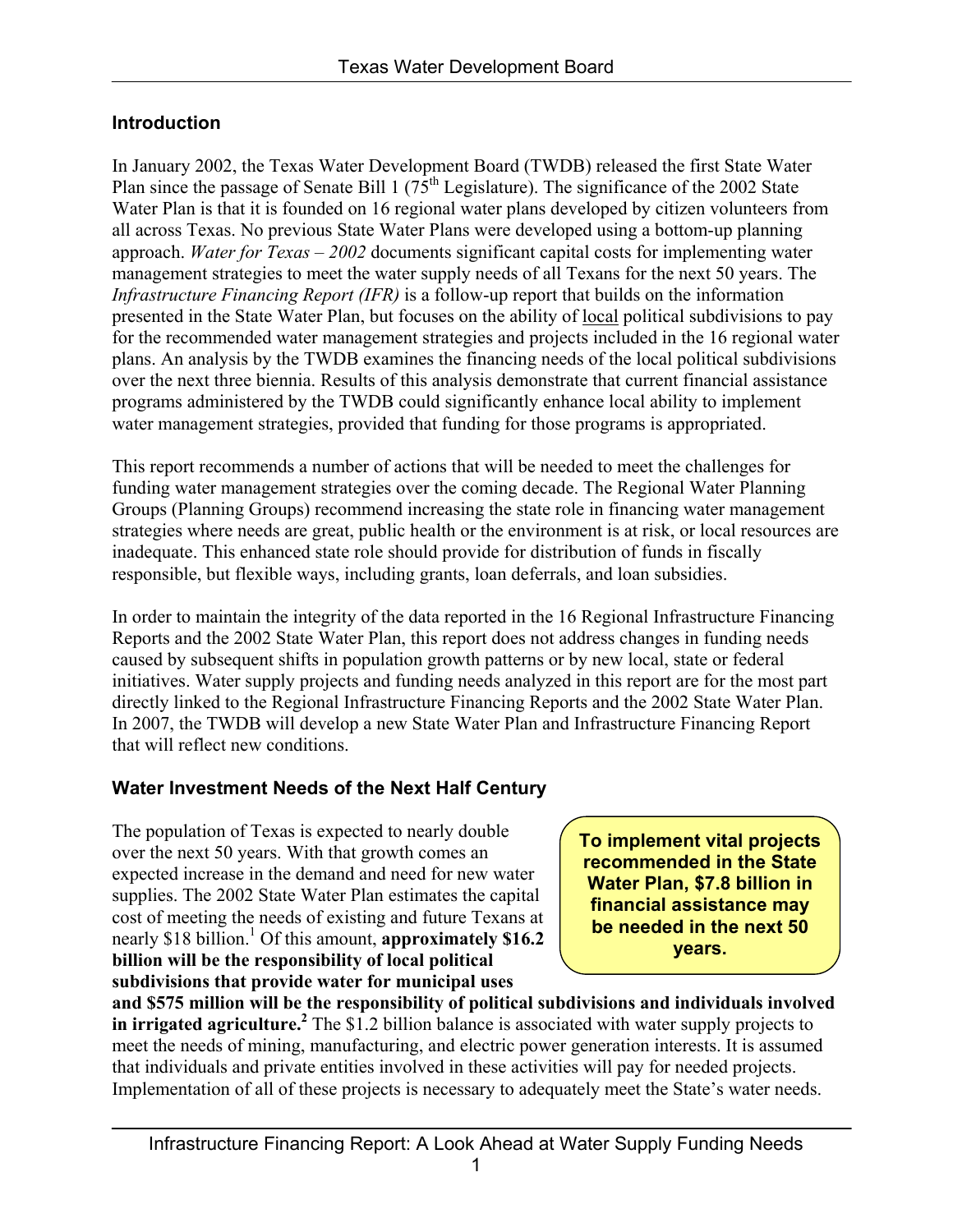### *Water Investment Needs Associated with Municipal Water Supply Projects*

Based on a report recently issued by the Water Infrastructure Network,<sup>[3](#page-27-2)</sup> a significant portion of the total cost to build, operate, and maintain water systems is typically financed by local citizens and private businesses through their utility bills.<sup>[4](#page-27-3)</sup> This appears to hold true in Texas. According to data provided by the Texas Bond Review Board, **local governments in Texas issue bonds to support water-related projects at a rate of approximately \$1.3 billion per year.[5](#page-27-4)** This figure represents debt issued for all types of water infrastructure projects including water supply, wastewater, and flood control. **The TWDB provides financing for water infrastructure projects at a rate of approximately \$600 million per year.** Although these numbers represent far more than just water supply projects, their context within this report is important in that it demonstrates that local governments are currently paying for a significant portion of costs associated with water development projects in Texas. The role currently played by TWDB is to assist local governments in meeting a portion of their financing needs.

In order to determine what portion of the \$16.2 billion could be paid for locally, **the Planning Groups conducted a survey of all local political subdivisions that had a reported municipal water supply need and water management strategy or project recommended in the 16 regional water plans.** The Planning Groups received responses that accounted for \$13.5 billion in projects out of the \$16.2 billion. Based on the survey responses, the Planning Groups report that approximately 55 percent of estimated capital costs for municipal water supply projects could be paid for using local resources, such as utility revenues, tax revenues, and local debt issuance. This is equivalent to \$7.4 billion out of the responded to \$13.5 billion.

To account for the non-responded to capital costs of \$2.7 billion, the TWDB estimated the "cannot pay" fraction of the responded to \$13.5 billion. The result was an estimated non-reported "cannot pay" amount of approximately \$1.2 billion. The \$1.2 billion was then allocated to each planning region pro rata, based on the region's share of the total \$2.7 billion. This resulted in an additional \$1.5 billion that TWDB estimates local political subdivisions can afford over the next 50 years. The overall effect is that **local political subdivisions can potentially pay for \$8.9 billion in capital costs out of the \$16.2 billion estimated. This results in a financing shortfall for municipal projects of approximately \$7.3 billion over the next 50 years, with over half of the funding shortfall occurring in the next three biennia (Figure 1).** From region to region, the amount of the funding shortfall varied significantly (Figure 2). For example, Region B (Wichita Falls area) reported a funding shortfall of just over \$1 million over the next 50 years, while the South Central Texas Region (Region L) funding shortfall was estimated at over \$3.6 billion. It is important to note that the State Water Plan identified regions C, H, and L as having the highest capital costs for all water supply project needs, accounting for nearly 75 percent of the \$18 billion total. The amount of the estimated funding shortfall attributable to these same three regions is just over \$6 billion or 83 percent of the total shortfall. Although Region P is included in the table, Region P did not have any water supply needs or capital costs associated with water management strategies in the adopted regional water plan.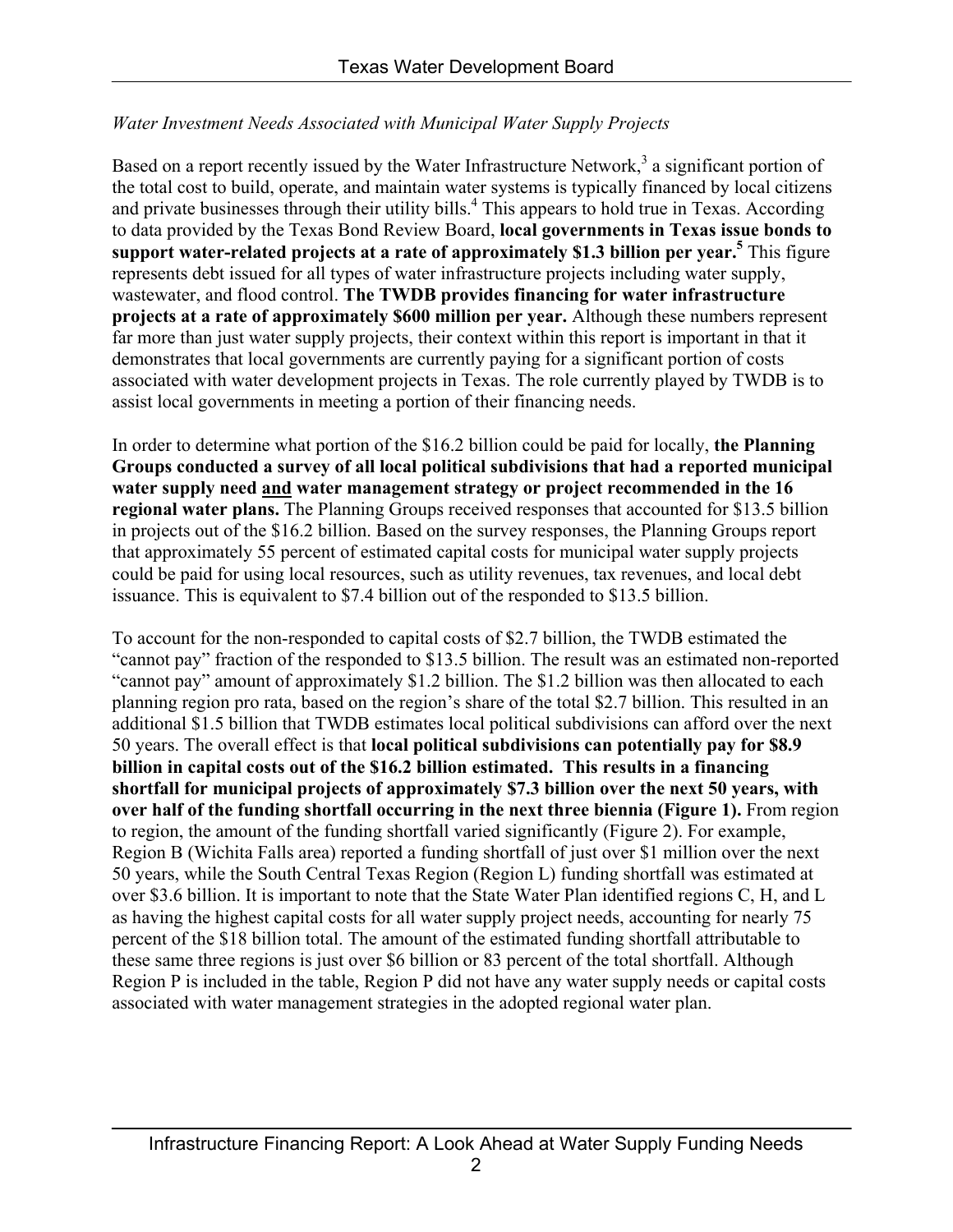

#### **FIGURE 1: Estimated Fifty Year Funding Shortfall by Decade for Municipal Water Supply Projects (in millions)**

### **FIGURE 2: Estimated Fifty Year Funding Shortfall by Region for Municipal Water Supply Projects (in millions)**



3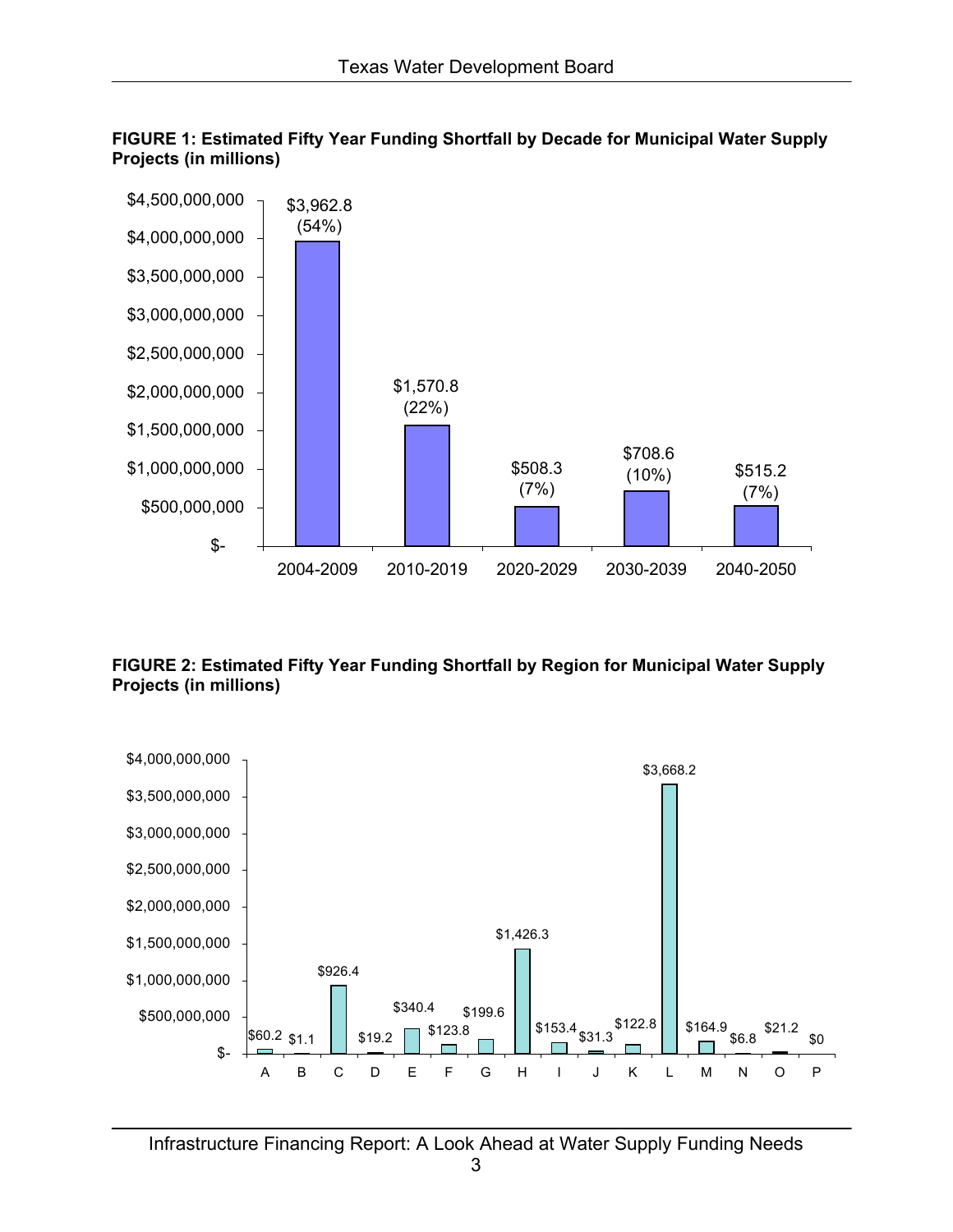The survey responses did not indicate the specific reasons for local political subdivisions' inability to pay for all of the capital costs or how survey questions may have been interpreted. TWDB is not able to verify on what basis a local political subdivision may have indicated an inability to pay for a project while another may have indicated an ability to pay. However, the TWDB guidelines for completing the financing survey provided that each political subdivision should assume using current utility revenue sources combined with implementing necessary water rate and tax increases to help defray the costs for needed water projects.

### *Water Investment Needs Associated with Agricultural Water Conservation Projects*

Some of the earliest research conducted on groundwater resources in Texas (circa 1915) by the United State Geological Survey focused on irrigated agriculture on the High Plains and the fact that groundwater was being produced at a rate greater than the rate of recharge. Through time, many subsequent reports have increasingly focused on the need to better manage and conserve these limited groundwater supplies. Almost all of the regional water plans recognized an inability to meet all water supply needs for irrigated agriculture. As a result, **the Planning Groups recommended approximately \$575 million in water management strategies to meet water supply needs for irrigated agriculture over the next 50 years (Figure 3).** 





Most of the strategies are conservation related. TWDB analyzed the timing of the needed water supply and estimates a significant portion of the funding is needed in the next three biennia. It is important to note that the TWDB analysis assumes that agricultural water users would require state assistance to fully implement all of the recommended water management strategies included in the regional water plans.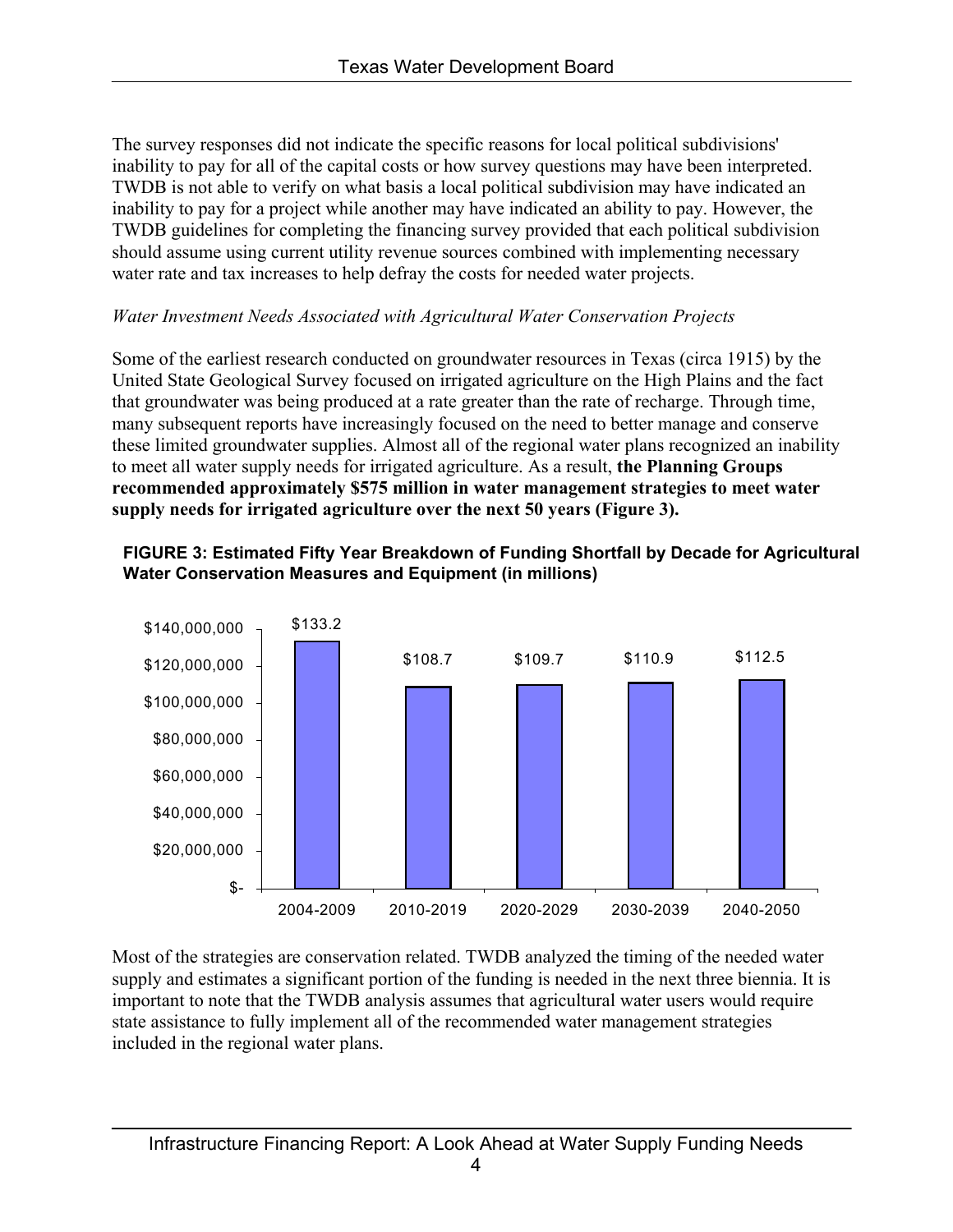### *Water Investment Needs Associated with Projects in Rural and Disadvantaged Communities*

TWDB analyzed the reported financing needs over the next 50 years as provided by the Planning Groups to estimate the portion of the funding shortfall attributable to rural communities. **Based on those political subdivisions that reported a financing shortfall in the next 50 years, TWDB estimates approximately \$527 million in estimated capital costs is associated with** nearly 100 projects in rural counties.<sup>6</sup> [O](#page-27-5)f that amount, nearly 77 percent (\$404 million) was reported by the Planning Groups as unaffordable for rural communities.

The TWDB analysis of financing needs over the next 50 years for disadvantaged communities was more complex. To complete the analysis, TWDB reviewed the list of political subdivisions that reported a funding shortfall in the financing survey to identify those that would potentially be considered economically disadvantaged. The political subdivisions identified in the financing survey were compared to the list of eligible Economically Distressed Areas Program (EDAP) counties for fiscal year 2002. In addition, TWDB compared the political subdivisions list to non-EDAP eligible communities throughout Texas that were identified as disadvantaged in a TWDB report developed by Turner, Collie & Braden, Inc. in 2001.<sup>[7](#page-27-6)</sup> Based on these comparisons, **TWDB estimates approximately \$222 million in estimated capital costs is associated with nearly 50 projects that will benefit disadvantaged communities.** Of that amount, approximately 93 percent (\$207 million) was reported by the Planning Groups as unaffordable for disadvantaged communities.

It is important to note that there is a significant amount of overlap in the numbers presented for rural and disadvantaged communities. TWDB identified approximately 25 projects with estimated capital costs of \$115 million for rural communities that are also considered disadvantaged. When the overlap is subtracted, **the combined capital cost estimate for projects in rural and disadvantaged communities totals approximately \$634 million over the next 50 years (Table 1).** The combined funding shortfall is \$507 million over the same time period. This funding shortfall is only attributable to the infrastructure costs associated with new water supply development. It does not include additional funding needs related to drinking water and wastewater infrastructure needs, which is outside the scope of this report.

#### **TABLE 1: Fifty Year Capital Cost Estimates and Funding Shortfalls for Projects in Rural and Disadvantaged Communities (in millions)**

|                                    | <b>Estimated Capital</b> | # of     | Reported  |
|------------------------------------|--------------------------|----------|-----------|
|                                    | Costs                    | Projects | Shortfall |
| <b>Rural Communities</b>           | \$527                    | 100      | \$404     |
| <b>Disadvantaged Communities</b>   | \$222                    | 50       | \$207     |
| Overlap: Communities that are both |                          |          |           |
| Rural and Disadvantaged            | (\$115)                  | (25)     | (\$104)   |
| <b>Total without Overlap</b>       | \$634                    | 125      | \$507     |

### **Water Investment Needs of the Next Decade**

The timing of needed investments in water supply projects is of critical importance when considering anticipated population growth and the current budgetary climate. Over the next 10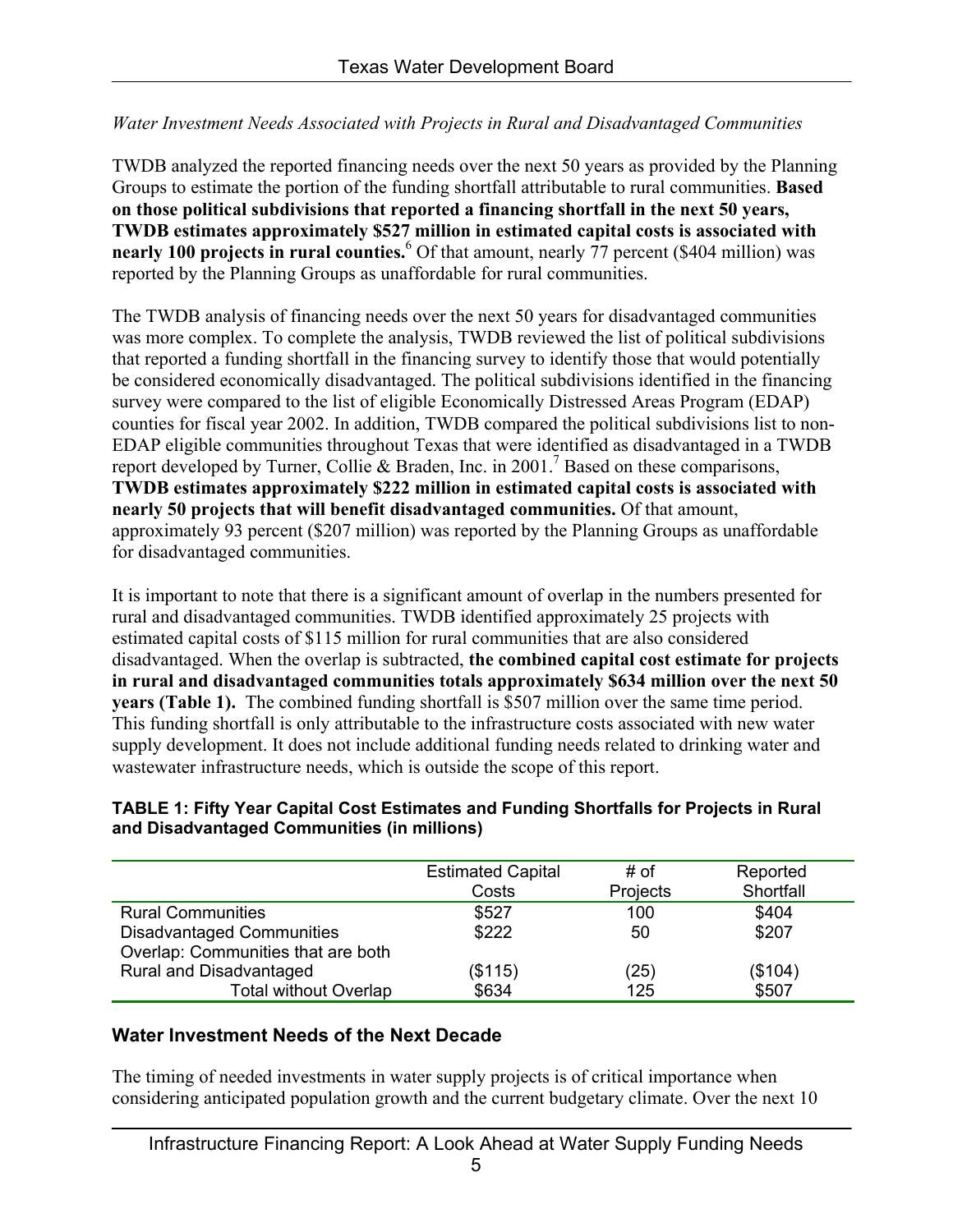years, Texas' population is projected to grow by nearly 18 percent. In regions C, H and L, where anticipated funding shortages are most pronounced, population growth over the next 10 years is at or above the projected statewide growth rate.

**The total funding shortfall for municipal supply projects and agricultural water conservation measures and equipment is estimated at \$7.8 billion over the next 50 years.** Putting that number into perspective, more than half of that amount (nearly \$4.1 billion) is needed for implementation of projects through fiscal year 2009 (Figure 4). The majority of the costs (nearly \$4 billion) are associated with over 125 municipal supply projects ranging from implementation of municipal conservation programs to water purchase agreements, new well fields, pipelines, water treatment plant expansions, surface water diversions, reservoirs, wastewater reuse, and desalination facilities (Figure 5). A portion of the \$4 billion needed in these next three biennia is associated with projects in rural counties and disadvantaged communities (estimated by TWDB at approximately \$311 million). The next section of this report addresses how local political subdivisions propose to address the funding shortfalls for the current decade and the next 50 years.



### **FIGURE 4: Estimated Total Funding Shortfall for Next 3 Biennia (in millions)**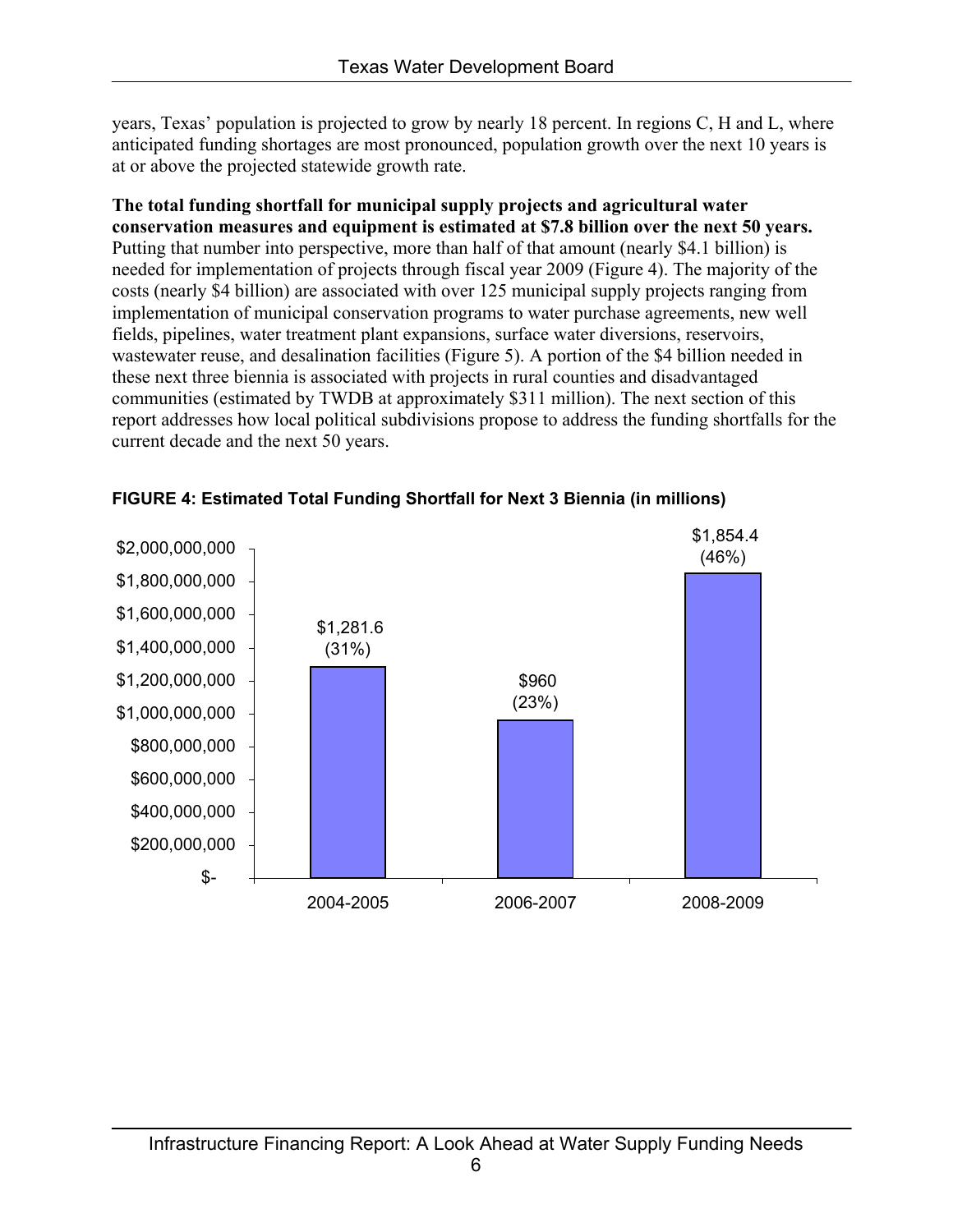

**FIGURE 5: Estimated Capital Costs of Municipal Water Supply Projects for Which Financial Assistance is Needed in the Next 3 Biennia (in millions)**

## **Addressing the Funding Shortfall – The Regions Respond**

The responses to the financing survey provided valuable insight into how the Planning Groups and local political subdivisions propose to address funding shortfalls associated with water supply projects recommended in the regional water plans. While the Planning Groups recommend a wide range of options for addressing funding shortages (see Appendix A), a review of the 16

**A five cent surcharge on bottled water could generate from \$52 million to over \$65 million per year.**

Regional Infrastructure Financing Reports indicates the broadest support for the following four recommendations:

- A tax on the sale of bottled water;
- Appropriation of general revenue;
- Increased authorization and use of state general obligation bonds; and
- Appropriation of state matching funds to take full advantage of federal grant assistance.

**Surveyed political subdivisions report grant assistance needs of nearly \$2.6 billion in the next decade to address municipal water supply projects.**

**Eight out of the 16 Planning Groups support some form of tax on the sale of bottled water as a dedicated source of revenue to help political subdivisions pay for water supply projects.** Based on the fiscal note prepared for Senate Bill 2 during the  $77<sup>th</sup>$  Legislative Session, a five cent surcharge on bottled water would have generated an estimated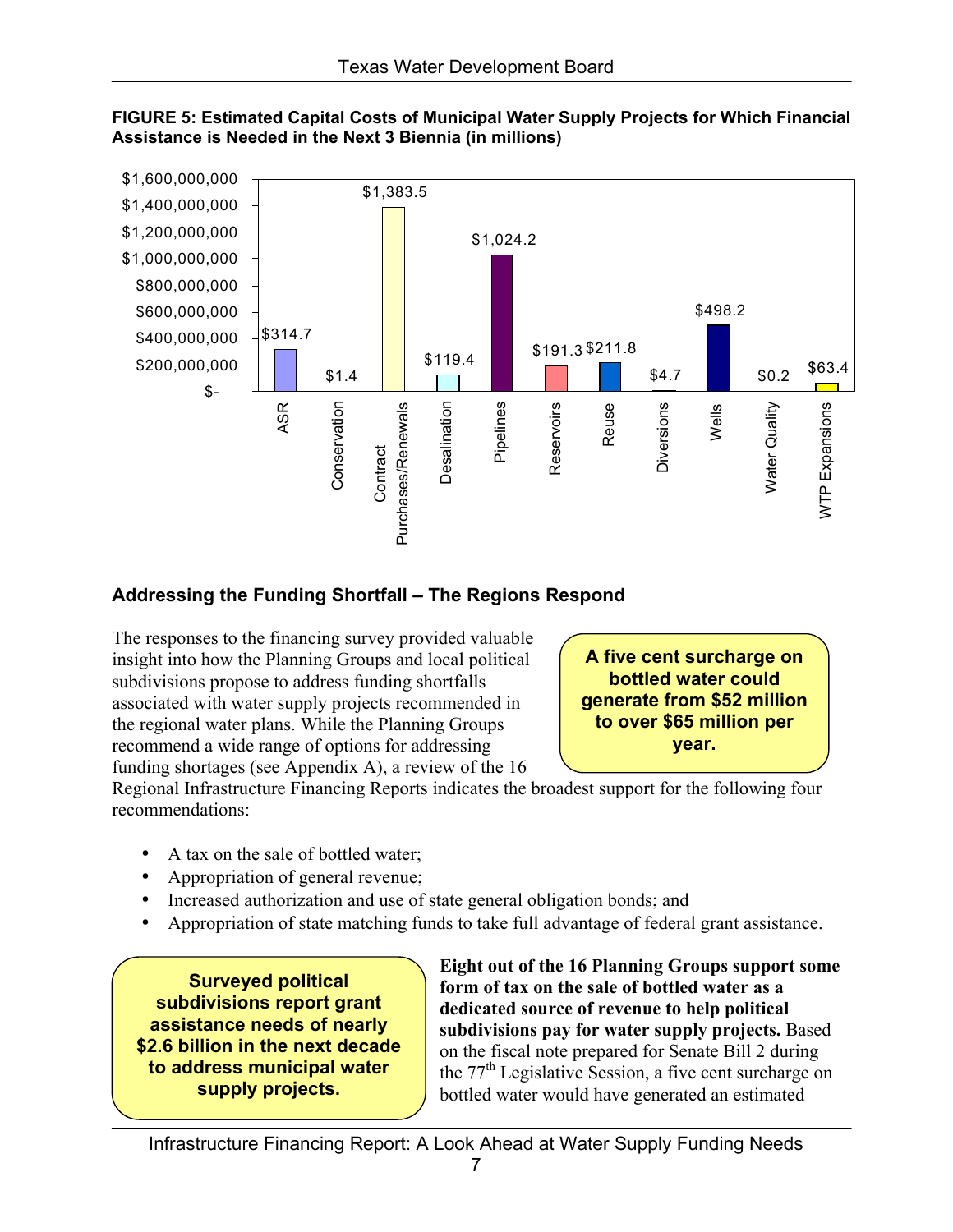\$52.1 million in fiscal year 2002 increasing to an estimated \$65.2 million in fiscal year 2006.[8](#page-27-7)

The Planning Groups also reported that the financial assistance necessary to address the funding shortfall for municipal water supply projects would need to be roughly a two-thirds grant to onethird loan ratio. The specific mix reported by the political subdivisions surveyed is as follows: 65 percent of the funding shortfall should be addressed by grants, 20 percent of the funding shortfall should be addressed by below market loans, and 15 percent of the funding shortfall should be addressed by zero interest loans (Table 2).

| <b>TABLE 2: Estimated Financial Assistance Mix Needed to Address Funding Shortfall</b> |  |
|----------------------------------------------------------------------------------------|--|
| Associated with Municipal Water Supply Projects in the Next 3 Biennia (in millions)    |  |

|                 | 2004-2005 | 2006-2007 | 2008-2009 | Totals    |
|-----------------|-----------|-----------|-----------|-----------|
| Grants (65%)    | \$804.2   | \$595.1   | \$1,176.5 | \$2,575.8 |
| Loans $(35%)$   | \$433.0   | \$320.5   | \$633.5   | \$1,387.0 |
| Total Shortfall | \$1,237.2 | \$915.6   | \$1,810.0 | \$3,962.8 |

### **Addressing the State Role – The Regions Respond**

Responses by the Planning Groups reveal a strong recognition of the need for an expanded state role in implementing water supply projects identified in the regional water plans. Although financial assistance is the primary means by which the Planning Groups envision an expanded state role, they expect specific and general changes in existing TWDB programs to play a significant role as well. Review of the 16 Regional Infrastructure Financing Reports indicates the broadest support for the following recommendations:

- The State Participation Program is an important financing program for optimum sizing of projects and should be fully supported;
- Current state financial assistance programs are important programs and should be maintained and/or expanded;
- The State should support research and development of desalination and other nontraditional technologies and strategies such as brush control, weather modification, and development of drought-resistant crops. State support should include funding of demonstration/pilot projects; and,
- In establishing a priority system for projects receiving state assistance from programs that cannot fund all applicants, the State should give the highest priority to projects that are cost-effective and/or regional in scope, environmentally sensitive, address urgent public health or compliance needs, and consider the needs of small and rural communities.

Many of the recommendations put forth by the Planning Groups are already included in existing statutes or TWDB administrative rules. The complete list of policy recommendations provided by the Planning Groups, along with an indication of whether the recommendation is currently permissible under existing law or rule, is included in Appendix A.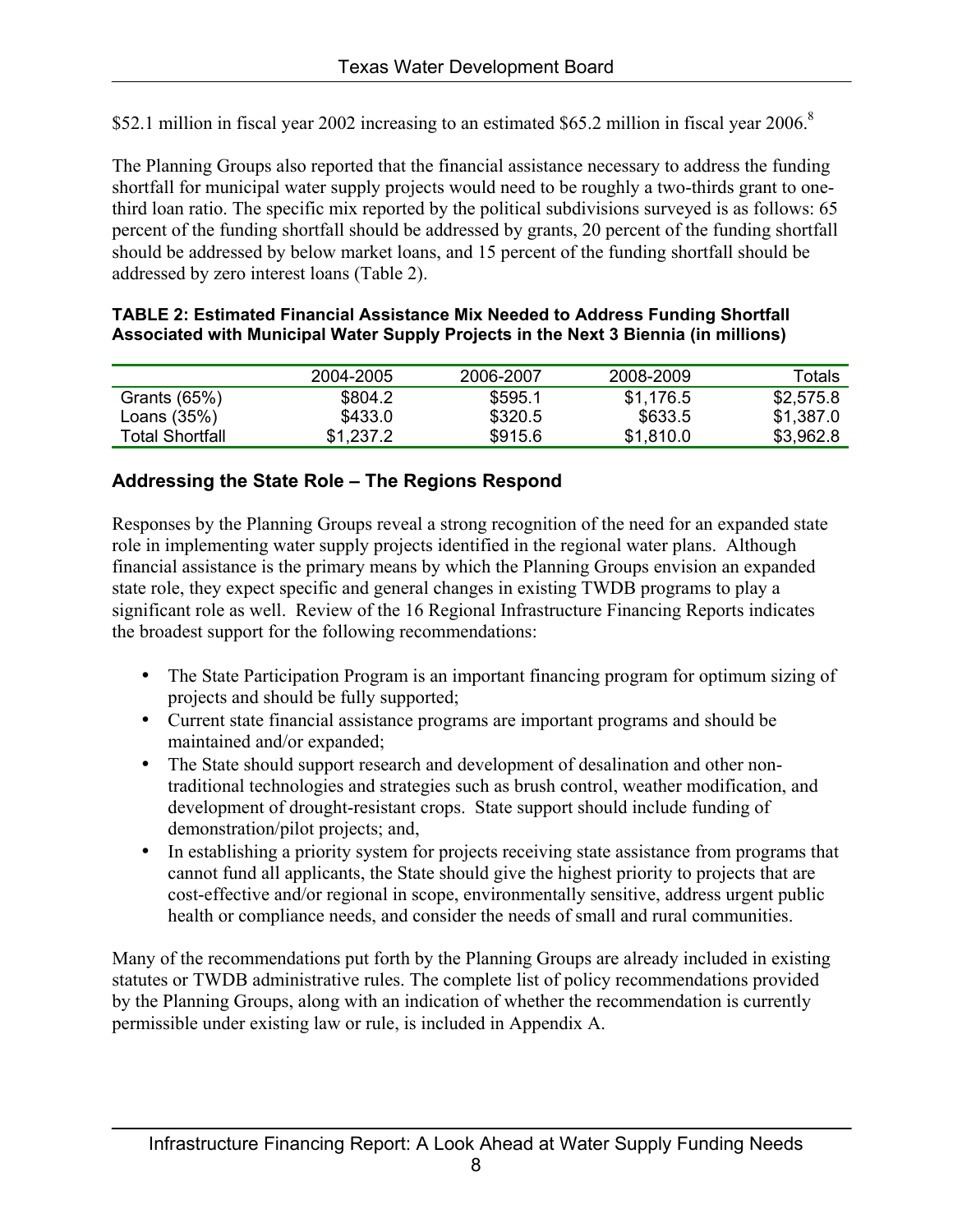## **Legislative Initiatives of the 77th Legislature**

**With sufficient cash appropriations provided by the Legislature, TWDB has the necessary financial assistance programs in place to assist local political subdivisions with implementation of necessary water supply projects.**

A dedicated source of revenue to fund waterrelated projects is not a new concept. During the 77th Legislative Session, legislators considered several types of revenue structures including a water rights fee, a retail water customer fee, a wastewater fee, and a surcharge on bottled water assessed on the manufacturer. Although none of these proposals were included in final legislation, the Legislature did establish state financing programs that could receive and be supported by future appropriations of cash from any source.

The Rural Water Assistance Fund (RWAF) and the Water Infrastructure Fund (WIF) are designed to provide financing for water supply projects. TWDB is charged with administering both programs. Recognizing a critical state need, the RWAF is intended to provide financial assistance to smaller, rural water suppliers at lower cost than is currently accessible to such entities, and to ensure the public outreach and technical assistance necessary for these smaller systems to succeed. The RWAF can also assist small systems in participating in regional water projects, which benefit from economies of scale. Although the RWAF was established to consist of appropriations, which would allow for the reduced interest rates and public outreach components, funds were not appropriated during the  $77<sup>th</sup>$  Legislative Session.

The TWDB implemented the RWAF program using general obligation bond proceeds, which were sold under the State's Private Activity Volume Cap. While TWDB is unable to use the bond proceeds to reduce interest rates below market level or provide for outreach and technical assistance, water supply corporations (taxable entities) benefit from this program because they can take advantage of lower tax-exempt interest rates, and any project financed through the RWAF can receive a sales tax exemption for materials and supplies used in the project. It is anticipated that the RWAF will play an important role in implementing water supply projects for rural areas. However, in order for the program to provide the types of loan subsidies and outreach assistance recommended by the Planning Groups, a cash funding source is required.

The WIF is designed to provide a mix of funding options including market loans, below market loans, zero interest loans, and grants. An additional provision allows for certain project elements that are key to obtaining environmental approvals (like planning, design, and permitting) to receive principal and interest payment deferrals for up to 10 years. In addition, the WIF is designed to provide up to 10 percent of funding in the form of a grant or zero interest loan to areas outside metropolitan statistical areas or for projects to serve economically distressed areas. All of the provisions that make the WIF an attractive and viable program for funding water supply projects require a cash source to implement. However, like the RWAF, the WIF was not funded during the  $77<sup>th</sup>$  Legislative Session. Currently, TWDB has \$50 million in general obligation bond authorization "earmarked" for the WIF as required by House Joint Resolution 81  $(77<sup>th</sup>$  Legislature). However, implementation of the WIF using bond proceeds does not achieve the intended purpose of the program to provide subsidized loans and grants. This is due to the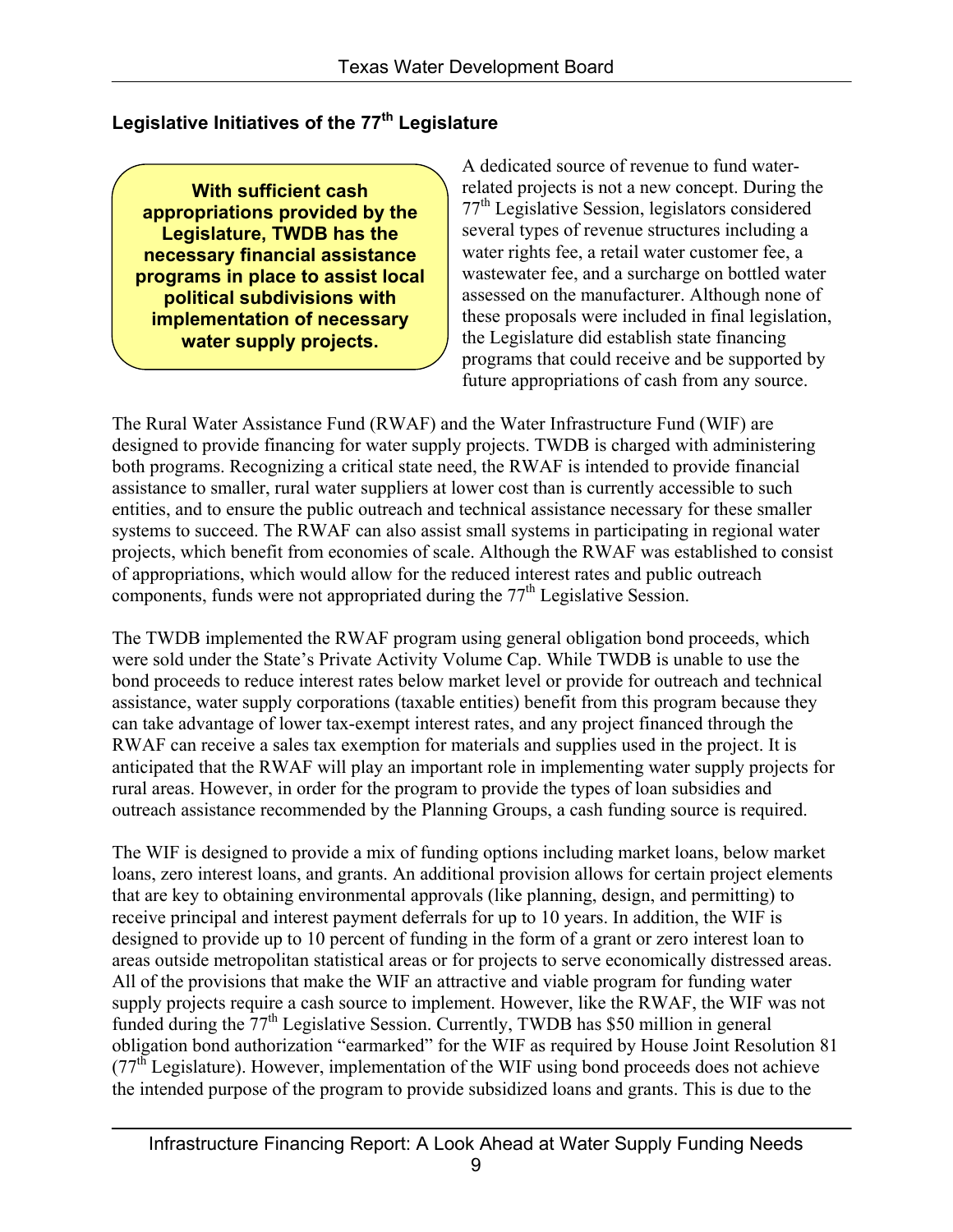fact that Article 3, §49-c of the Texas Constitution includes provisions that restrict the use of bond proceeds. This prevents TWDB from offering grants for water projects and from offering zero interest loans. In order to lower the interest rate on the bonds or to provide grants or assistance for many water conservation efforts, a cash source is necessary.

Finally, TWDB received legislative authorization and voter approval for House Joint Resolution 81 ( $77<sup>th</sup>$  Legislature). This provided the TWDB with an additional \$2 billion in general obligation bond authorization for use in funding water-related projects. The timing of the additional bond authorization was fortuitous given the estimated funding shortfall in the next decade. TWDB's analysis of how the additional bond authorization can help in meeting the needs of political subdivisions in the next decade is provided in the following section.

### **Texas Water Development Board Analysis – Addressing Funding Shortfalls in the Next Decade**

As previously discussed, political subdivisions and the agricultural community will face funding shortfalls of approximately \$4.1 billion in the next three biennia. To assess how to fill the shortfall using state resources, TWDB analyzed several funding scenarios using cash appropriations and general obligation bonds as the funding sources.<sup>9</sup> TWDB constructed three funding models that attempt to show two alternatives to directly respond to the

**Addressing the funding shortfall in the next decade may require a range of \$820 million to over \$3 billion in cash in the next three biennia.**

requested financial assistance mix reported by the surveyed political subdivisions and one alternative using the WIF.

### *Municipal Water Supply Funding Needs in the Next Decade*

To provide the financial assistance mix requested by the surveyed political subdivisions (twothirds grants and one-third low interest loans), TWDB analyzed two funding scenarios; Model #1 assumes changes to constitutional provisions to allow bond proceeds to be used for grants and zero interest loans, while Model #2 assumed no changes in law. Results of the analyses for Model #1 indicate that a total of \$7.1 billion in cash appropriations would be needed from fiscal years 2004 through 2038 to provide the requested low interest loans and grants in the next three biennia (Figure 6). This model also indicates that \$820 million in cash appropriations would be needed in the next three biennia. Model #2 indicates that a total of \$3.2 billion in cash appropriations would be needed to provide the requested low interest loans and grants in the next

three biennia, with all of the funding needed in the next three biennia (Figure 6). No additional cash appropriations would be needed beyond fiscal year 2009. Total general obligation debt issued by the TWDB would be approximately \$4 billion for Model #1 and approximately \$808 million for Model #2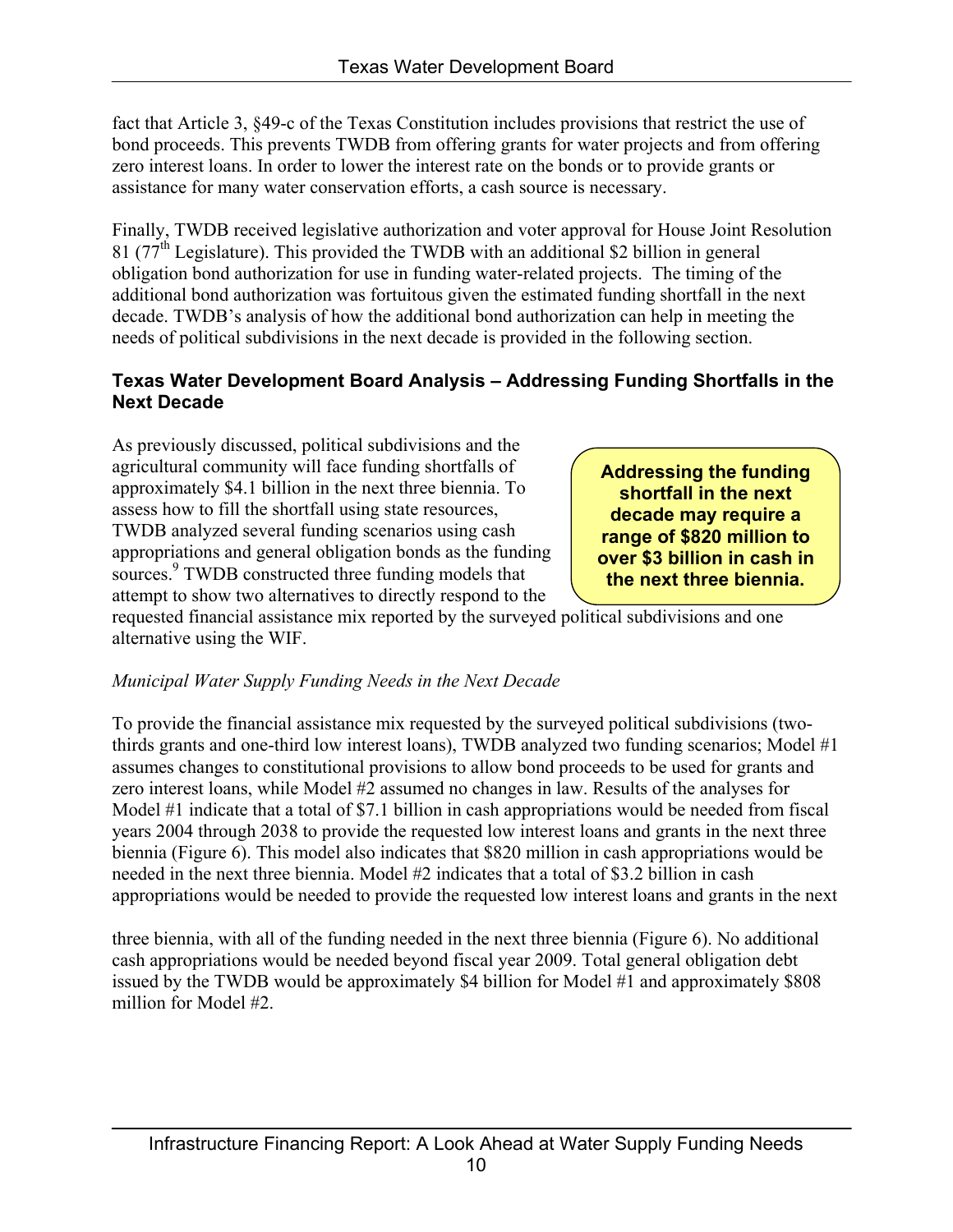

### **FIGURE 6: Total Cash Appropriations Needed for Municipal Water Supply Projects under Various Modeling Scenarios to Fully Address the Funding Shortfall in the Next Decade**

The TWDB also analyzed a financial assistance mix that is consistent with the statutorily authorized WIF program. The "Honor the WIF" model (Model #3) indicates that a total of \$2.3 billion in cash appropriations would be needed from fiscal years 2004 through 2037 (Figure 6). This program would provide a funding mix of up to 10 percent in grants, with the balance provided in the form of low interest loans. This differs from that requested by the surveyed political subdivisions. The model also indicates that \$832.2 million in cash appropriations would be needed in the next three biennia. From fiscal year 2010 and beyond, it appears that the sales tax revenues from a bottled water tax (as recommended by the Planning Groups) could provide the needed cash to pay the future debt service on the bonds for the interest rate subsidies and loan deferrals. Total general obligation debt issued by the TWDB would be approximately \$3.6 billion under this scenario.

Unfortunately, modeling the necessary cash resources needed to address the type of state assistance requested by the political subdivisions under current law results in an extremely high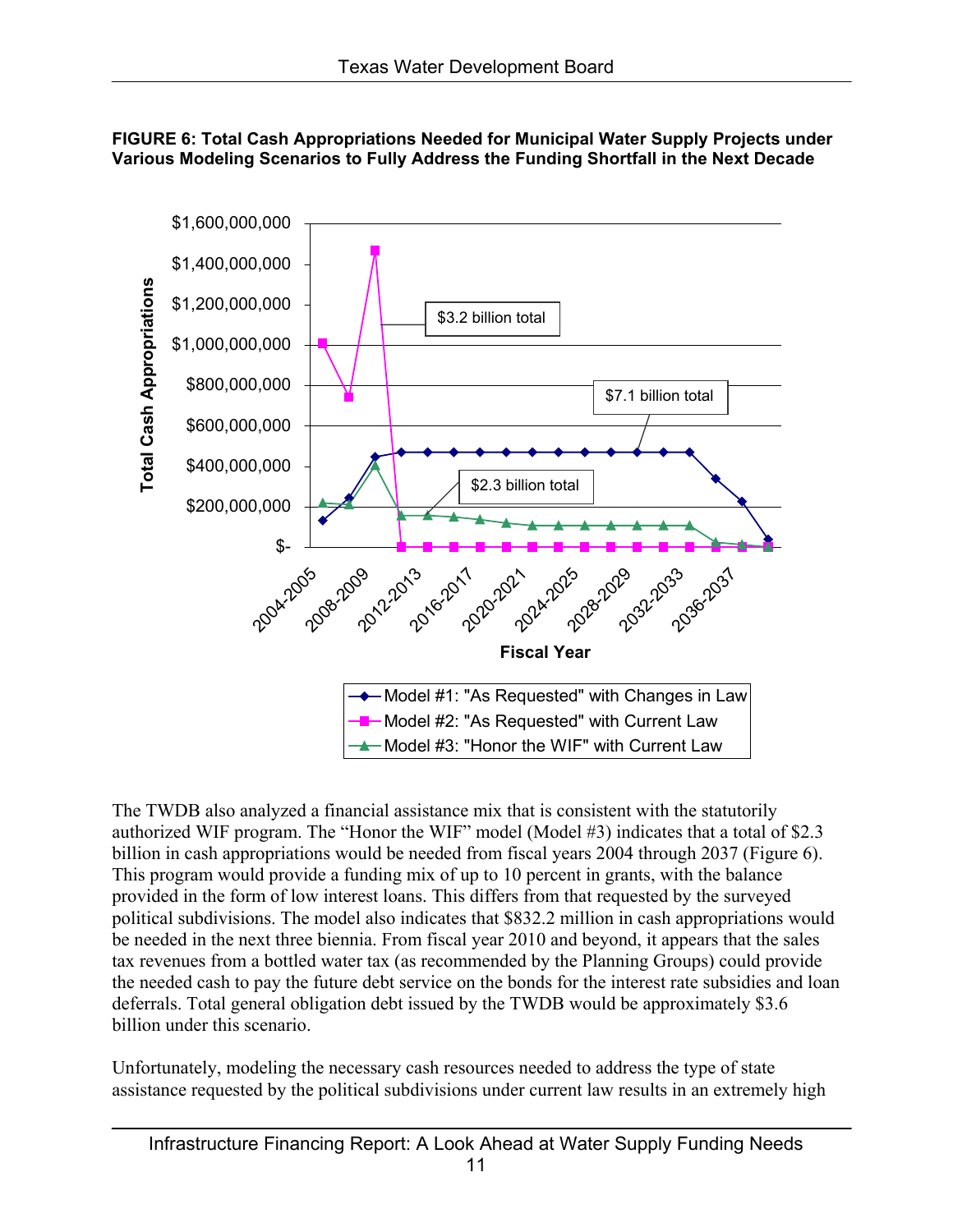front end cash appropriation (Model #2). Current constitutional provisions governing TWDB general obligation bonds, which do not allow for grants or zero percent loans for water projects from bond proceeds, cause this. Model #1 responds to the requested financial assistance mix and the results are more acceptable. However, implementation of a program financed in this manner would require changes in constitutional provisions to allow general obligation bond proceeds to be used for direct grant assistance and to provide zero percent loans.

The third model was constructed to illustrate financial assistance provided from the WIF (Model #3). The WIF was intended to fill the gaps in funding that the State felt appropriate. As previously discussed, the WIF is authorized to fund low or zero percent loans to rural and disadvantaged communities, low interest loans with 10 year deferrals for environmental, permitting and design costs, and low interest loans for construction of water projects. The results show a high front end cost but a relatively low cost to the State compared to either of the other two models. The comparative results are not surprising when considering that the requested assistance is a 65 percent, 20 percent, 15 percent mix of grants, low interest loans, and zero interest loans, respectively.

It is important to note that these results do not include any costs associated with TWDB administration. Additional administrative costs would be needed depending upon the amount of the financial assistance program desired.

### *Agricultural Water Conservation Measures and Equipment Needs in the Next Decade*

Requirements to complete a financing survey did not extend to agricultural water supply projects. However, the 16 regional water plans include a total of \$575 million in estimated capital costs for agricultural water conservation measures and equipment over the 50 year planning period. TWDB examined these strategies and estimated that \$549 million out of the \$575 million in costs is associated with conservation-type activities. This represents 95 percent of the total estimated costs.

TWDB currently provides a market rate loan program for agricultural water conservation projects. Historically this program has produced relatively few loans as compared to other TWDB programs, indicating that the agricultural sector may require a different mix of financial assistance options. Based on this experience, TWDB assumed that all of the recommended water management strategies and projects for agricultural users would require state financial assistance.

The amount of funding needed for the next three biennia is estimated by TWDB at approximately \$133.2 million. To provide a financial assistance mix of 100 percent grants, TWDB analyzed two funding scenarios; Model #4 assumes TWDB would be appropriated cash to provide direct grant assistance to agricultural users, while Model #5 assumes TWDB would use bond proceeds to provide direct grant assistance. Cash appropriations would be needed for Model #5 to pay debt service on the bonds.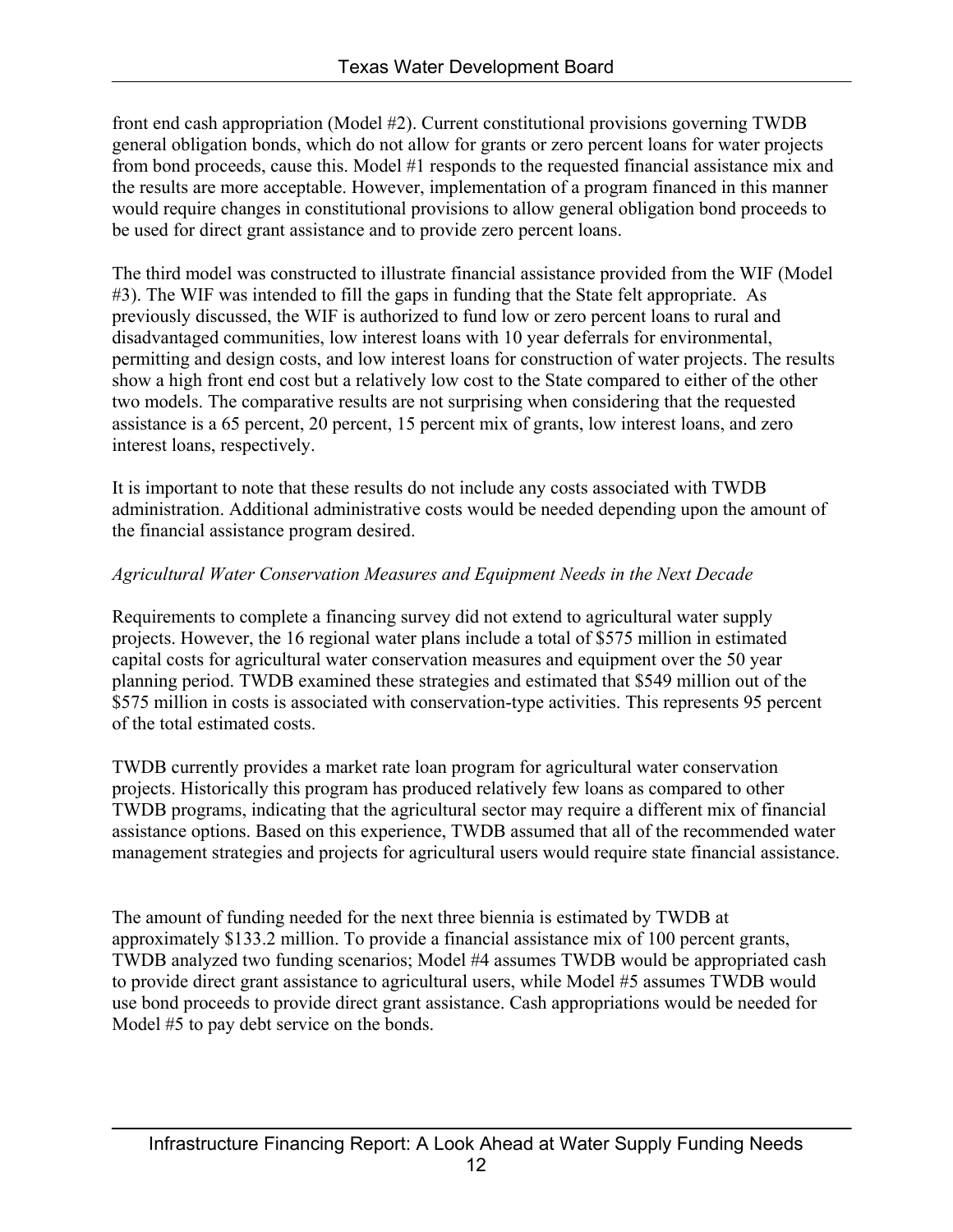Results of the analyses are as follows: Model #4 indicates that a total of \$133.2 million in cash appropriations would be needed from fiscal years 2004 through 2009 to provide direct grant assistance (Figure 7). Model #5 indicates that a total of \$165.8 million in cash appropriations would be needed from fiscal years 2004 through 2015 to pay the debt service on the bonds issued. In the next three biennia, approximately \$82.9 million in cash appropriations would be needed to pay debt service on the bonds.

#### **FIGURE 7: Cash Appropriations Needed for Agricultural Water Supply Projects under Various Modeling Scenarios to Fully Address the Funding Shortfall in the Next Decade**



The TWDB also analyzed a funding scenario that is consistent with the currently authorized Agricultural Water Conservation Loan Program. This program provides loan assistance at market rates for agricultural water conservation projects. Model #6 indicates that TWDB could provide financial assistance for all of the recommended agricultural water management strategies using its existing agricultural bond authority without requiring any cash appropriations (Figure 7). Payments of principal and interest on the agricultural bonds would come from loan repayments to the program. However, this funding scenario is not realistic due to the lack of demand for loans for agricultural water conservation measures and equipment. TWDB experience demonstrates stronger demand for a grant program.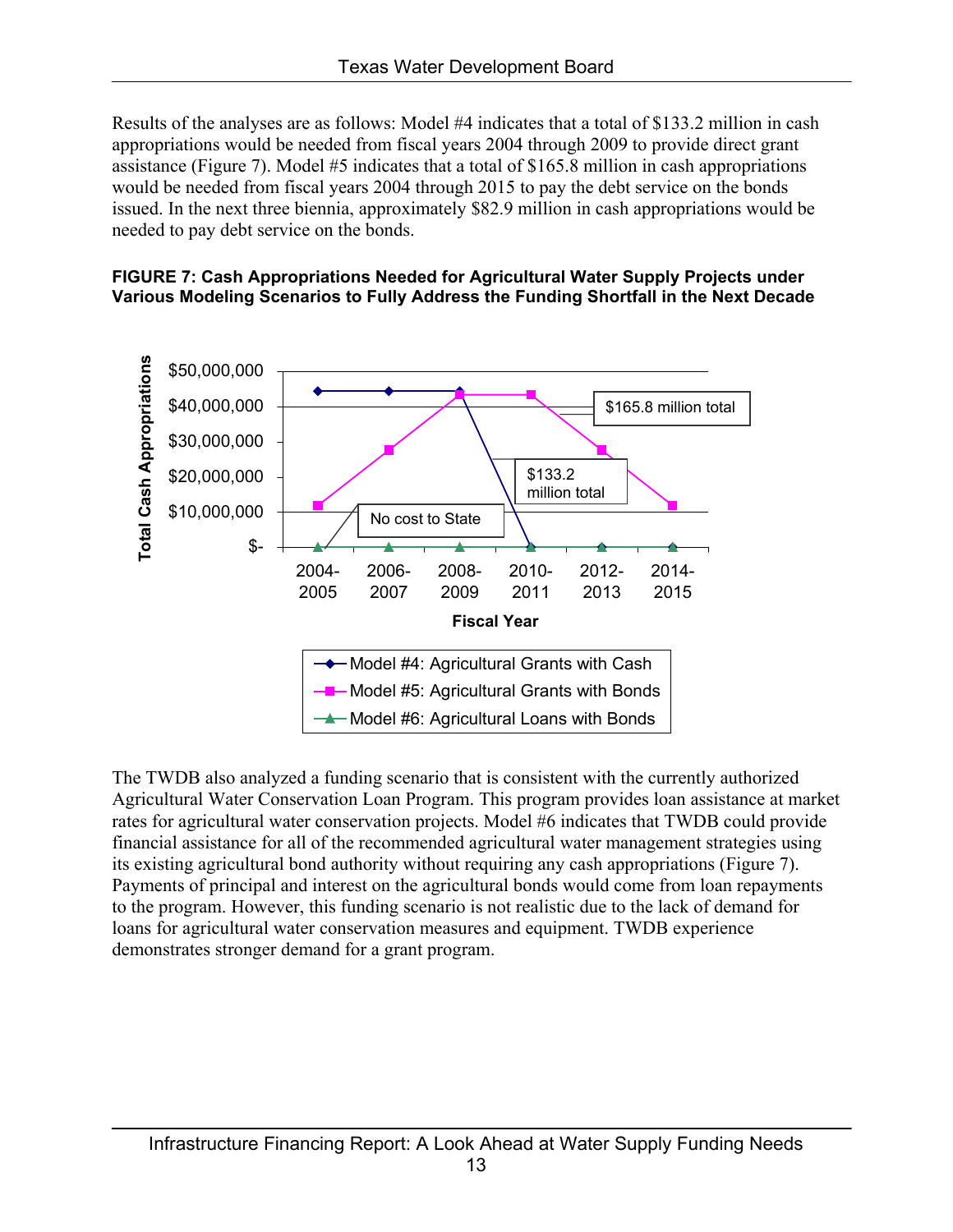### **Texas Water Development Board Analysis – A More Conservative Perspective**

The survey data presented in the 16 Regional Infrastructure Financing Reports indicates that some political subdivisions will be unable to pay for needed water supply projects in the future. This is based solely on the opinions of the political subdivisions that completed the survey. Based on historical financing practices, the TWDB is of the opinion that the amount of the funding shortfall may be overstated. Therefore, TWDB provides this additional evaluation to present a more conservative funding analysis for local political subdivisions, instead of relying solely on the reported survey data. The TWDB evaluation utilizes programs already authorized in statute, with a goal of limiting grant assistance to communities that demonstrate an economic need. In addition, the TWDB evaluation provides incentives for moving forward with preconstruction activities, such as environmental permitting, planning, etc., and regionalization. This is accomplished through loan subsidies and payment deferrals. It is important to note that agricultural funding needs estimated by TWDB are not reconsidered in this section of the report.

### *Sorting out the Data – 129 Water Supply Projects by 2010*

TWDB analyzed data reported in the 16 Regional Infrastructure Financing Reports to identify those projects that will require financial assistance or incentives so that the water supplies necessary to meet the needs of the State's population in 2010 are provided in a timely manner. This analysis resulted in TWDB's identification of 129 projects with capital cost estimates of approximately \$4.9 billion that must be implemented by 2010. Of the total, TWDB estimates that local political subdivisions may need

**TWDB estimates that \$2.4 billion in additional state assistance may be required to implement 129 water supply projects needed by political subdivisions before the end of the current decade.**

\$2.4 billion in financial assistance in the next three biennia to implement water supply projects. The financial assistance mix will need to include grants, below market loans, loan deferrals for environmental permitting activities, and loan deferrals for construction of regional projects.

The funding needs of disadvantaged and small communities make up a significant portion of the overall \$2.4 billion. Within the group of 129 projects, TWDB identified 47 projects with capital cost estimates of \$257.5 million that will provide water supplies for disadvantaged and small communities[.10 B](#page-27-9)ased on TWDB experience administering financial assistance programs, disadvantaged and small communities typically require significant amounts of grant assistance. This is partly due to the sparse populations and the low per capita incomes associated with these communities. Therefore, the TWDB evaluation provides for 100 percent grant assistance for projects in disadvantaged communities and 50 percent grant assistance for projects in small communities.

The TWDB evaluation includes the following financing goals to address the 129 projects recommended in the State Water Plan that must occur within the next decade:

• 100 percent grant assistance for disadvantaged communities – approximately \$156.65 million;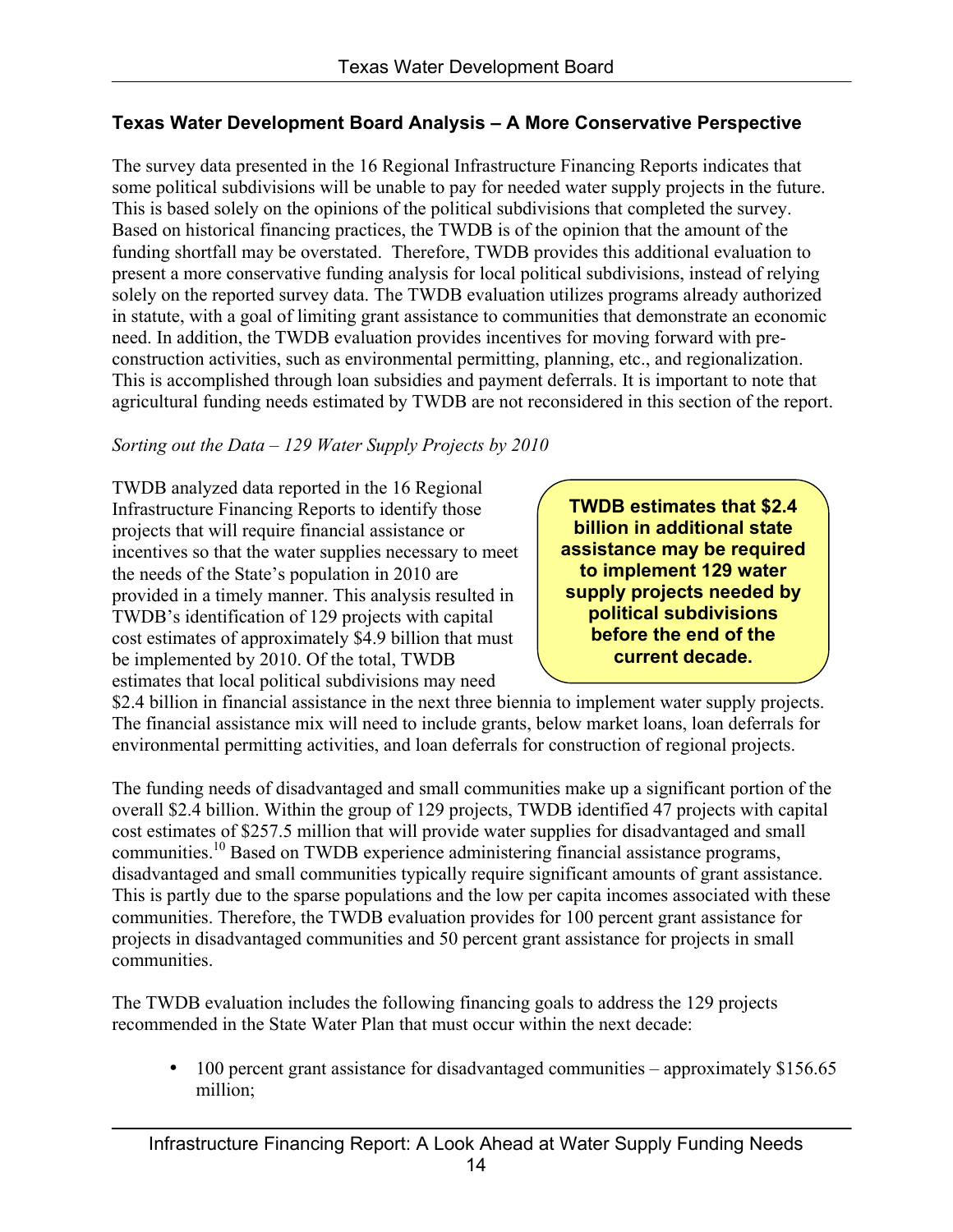- 50 percent grant assistance for small communities approximately \$50.43 million;
- Below market loan assistance with a 10 year deferral of interest and principal payments to be used as incentives for larger projects to proceed with environmental permitting activities – approximately \$207.1 million;
- Below market loan assistance for any project approximately \$1.66 billion; and,
- State investments in regional construction projects, including a 10 year deferral of principal and interest payments – approximately \$300 million.

As previously discussed, the WIF is an existing TWDB program that was established by the 77<sup>th</sup> Legislature specifically with the goal of providing a funding mechanism for implementing projects recommended in the State Water Plan. The State Participation Program is an existing TWDB program that invests state dollars in large, regional projects that produce economic savings to local communities in the long term by over-sizing projects in the short term. All of the dollars invested through the State Participation Program are ultimately repaid to the State and made available to other regional projects. A number of projects recommended in the State Water Plan are potentially eligible for funding through the State Participation Program. TWDB's evaluation considers utilizing the statutorily authorized financing mechanisms of both of these existing programs to address the financial assistance needs of local political subdivisions in the next three biennia. The TWDB analysis does not assume any changes in law to accomplish the financing goals expressed.

### *Results of the Evaluation*

To provide the financial assistance mix discussed above, TWDB developed financial models to estimate the cash appropriations needed to fully implement the WIF and expand the State Participation Program. Results of the analyses indicate that **a total of \$1.3 billion in cash appropriations would be needed from fiscal years 2004 through 2035** to provide grant assistance for disadvantaged and small communities, below market loans, below market loans with 10 year payment deferrals for environmental permitting activities, and additional state participation investments in regional facilities (Figure 8). **This amount of state investment would provide financial assistance for \$2.4 billion in new water supply projects. In the next three biennia, the model indicates that \$503.1 million in cash is needed.** It is important to point out that expansion of the State Participation Program would require legislative authorization to issue up to \$100 million in State Participation General Obligation Bonds in each of the next three biennia. Appropriations needed to pay the debt service on the State Participation Bonds are estimated and included in the figures presented.

**In the 2004-2005 biennium, the Legislature would need to provide cash appropriations of approximately \$130.7 million** to implement water supply projects through the WIF and State Participation programs. As discussed previously, the Planning Groups recommend a variety of ways to raise the necessary revenue to fund new water supply projects.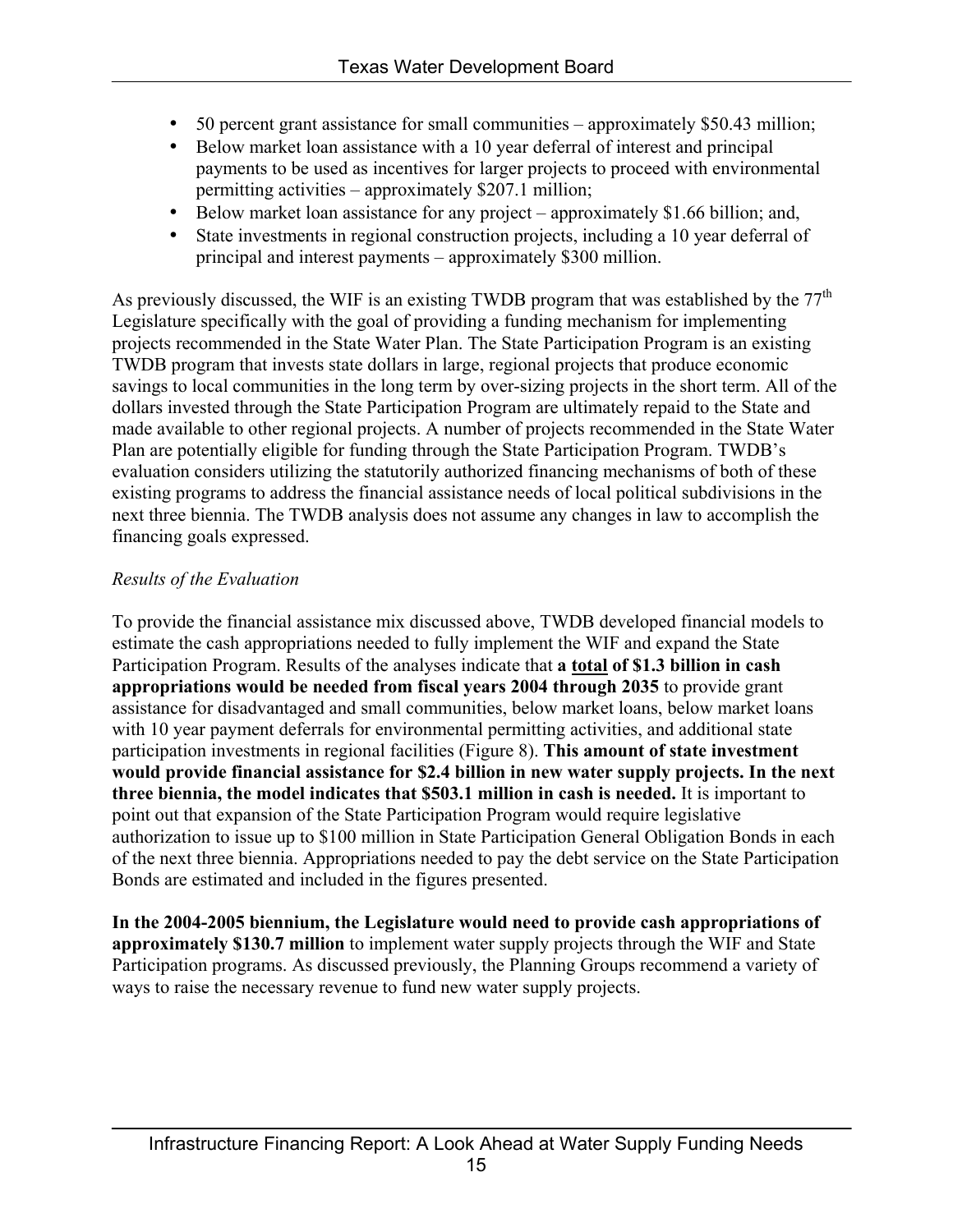



## **Conclusions – Additional Texas Water Development Board Analysis**

The 2002 State Water Plan reports approximately 7.5 million acre-feet of water is needed to meet the needs of existing and future populations in Texas by 2050. Key water management strategies and projects recommended to meet those needs total nearly \$18 billion. The data reported in the financing surveys and the TWDB evaluations clearly demonstrate that there is a significant range of financial assistance options that could be explored. The most conservative funding scenario is based on TWDB's evaluation, which results in cash appropriations needs of approximately \$503.1 million to fund \$2.4 billion in State Water Plan projects in the next three biennia.

Although there is great variation in the specific mix of strategies and projects proposed in the 16 individual regional water plans, results of the Infrastructure Financing Survey provide some insight into where funding shortages may occur. For example, the 2002 State Water Plan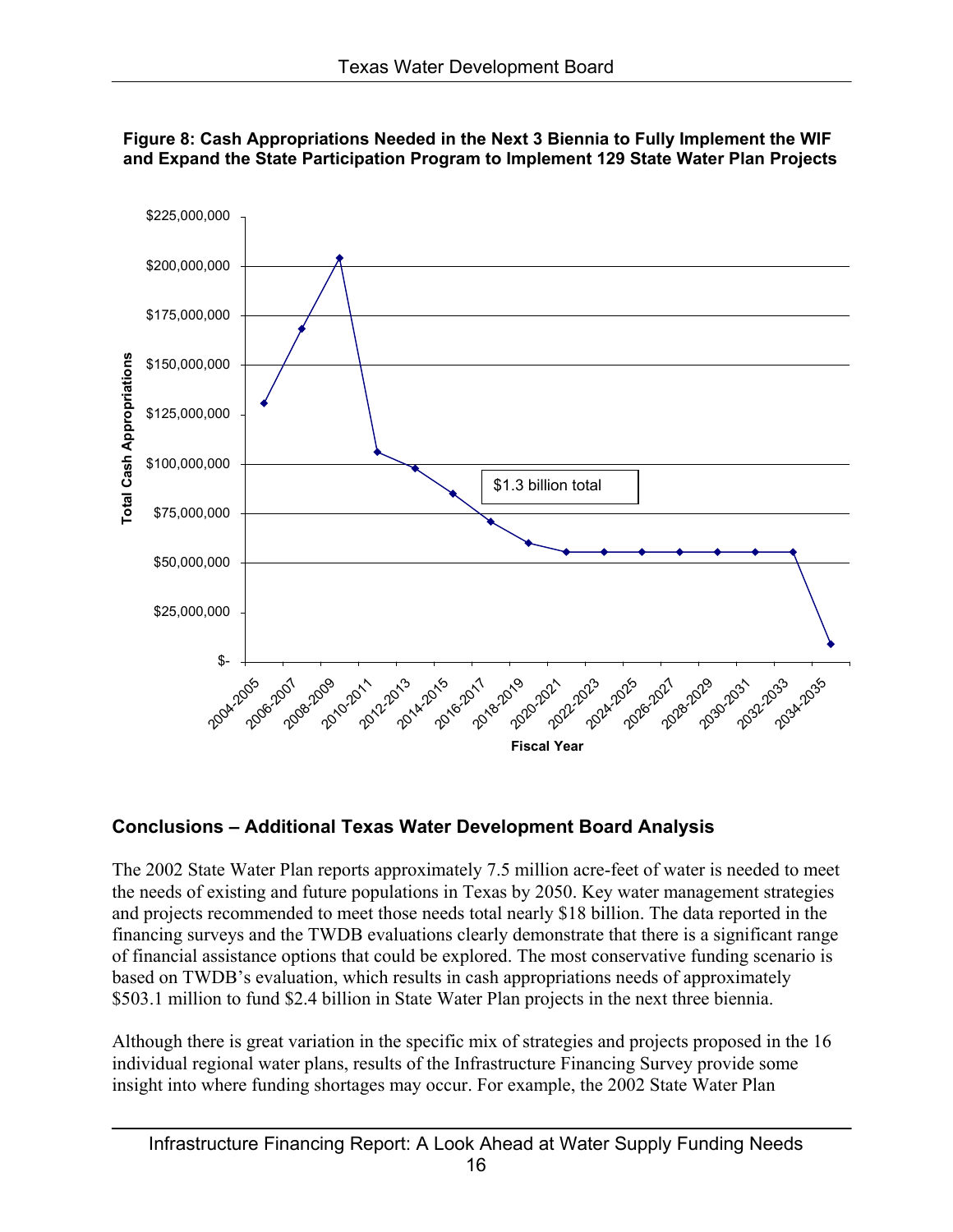identifies approximately 66 percent of new water supplies being developed through surface water sources over the next 50 years. However, based on TWDB's analysis, only five percent of the funding shortfall that occurs in the immediate future (the next three biennia) is attributable to reservoir development. Construction of transmission facilities is a much more prevalent strategy for which funding shortages may occur in the next three biennia. Approximately 27 percent of estimated capital costs in the next three biennia are associated with pipeline and conveyance facilities. Construction of these facilities will require environmental and socioeconomic issues to be addressed prior to commencement. Conservation (both municipal and agricultural) and nontraditional water management strategies (such as desalination and wastewater reuse) represent 17 percent of the estimated funding needs in the next three biennia. This too will require that the TWDB put forth some additional resources to address the needs. Finally, strategies and projects recommended for small, rural and disadvantaged communities make up only a small portion (approximately six percent) of the estimated funding shortfall in the next three biennia. However, these needs are significant because local resources are likely to be inadequate to address them.

The TWDB's analysis and the recommendations included in the 16 Regional Infrastructure Financing Reports are consistent in terms of needing to address funding needs for small, rural and disadvantaged communities. In addition, the TWDB and the Planning Groups agree that expanding the State Participation Program is important to meeting the needs associated with large scale, regional projects that produce significant savings to many residents of the State. To this end, TWDB's funding evaluation relies on an expansion of the State Participation Program from its currently authorized funding level of \$35 million for the 2002-2003 biennium to \$100 million for each of the next three biennia. This level of state investment could help provide the incentives for the larger, regional water supply projects to move forward. In addition, full implementation of the WIF Program will provide the necessary incentives for political subdivisions to proceed with environmental permitting activities that are necessary prior to construction of many water supply projects. The challenge for the State is to find the necessary financial resources to ensure that these goals are met.

Current TWDB financial assistance programs appear to have most of the legal authority to address proposed water management strategies. However, because of constitutional and statutory limitations, current funding sources may not be a good fit to ensure funding is provided to the respective water users. For example, bond proceeds may not be the best source of funds to address the needs of the agricultural community or disadvantaged communities, unless there is a cash source to help pay debt service. In the 16 Regional Infrastructure Financing Reports, the Planning Groups recommend a variety of ways to raise the necessary cash to allow TWDB financial assistance programs to be fully implemented so that benefits to respective water users are maximized.

It is important to recognize that not all water management strategies currently under consideration around the State were included in the 2002 State Water Plan's estimated \$18 billion capital cost. These additional water management strategies have resulted both from changed conditions and also from the absence of a recognized water user in need of additional water supply. For example, the Legislature designated the Post Reservoir project in Garza County as a unique reservoir site. While no capital cost estimate was included in any regional water plan for this reservoir project, a previously developed estimate for the project of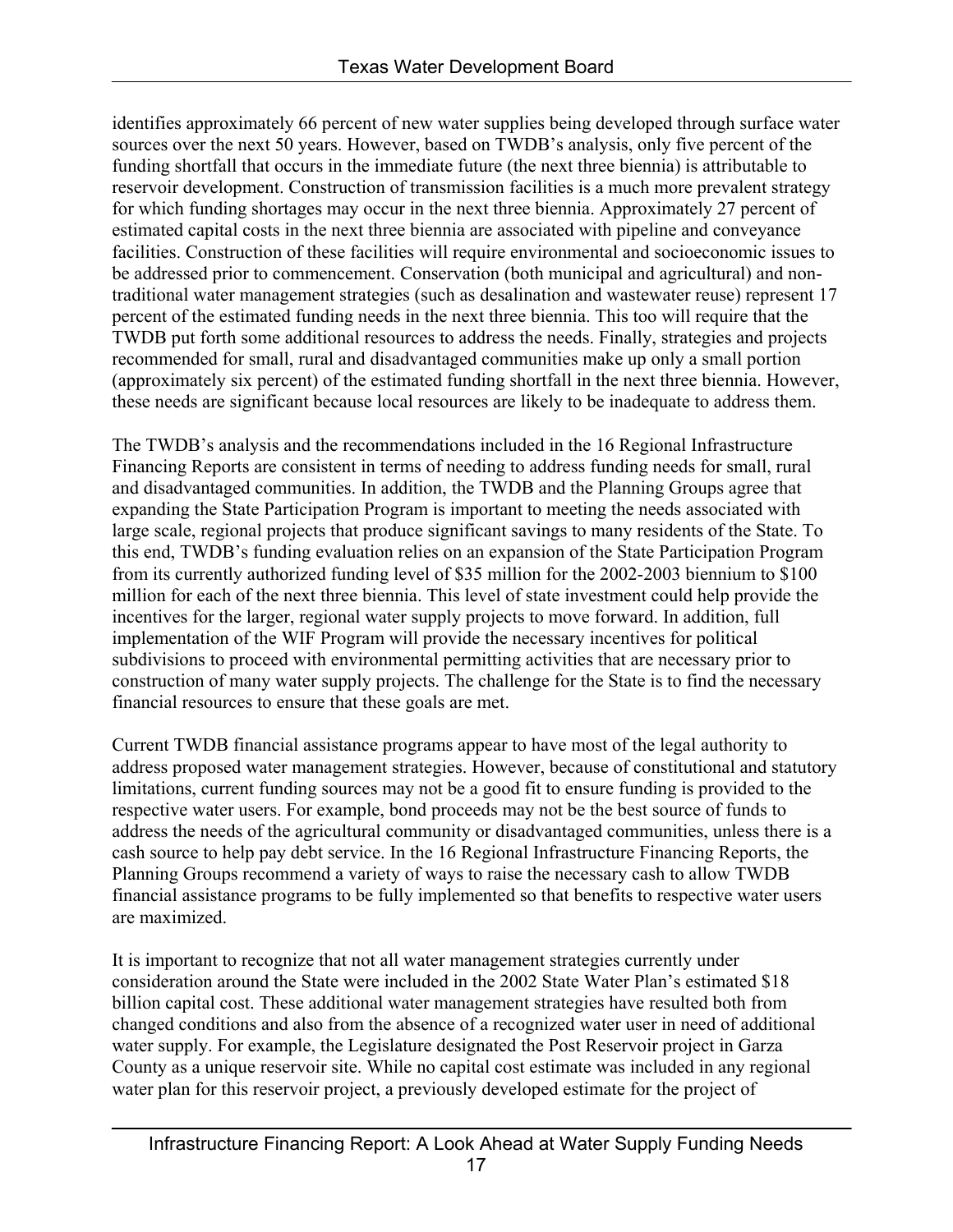approximately \$28.2 million has been reported. Another example is the current efforts to implement significant irrigated agriculture water conservation strategies in the Lower Rio Grande Valley. The magnitude of that effort may significantly exceed the capital costs included in the Rio Grande Regional Water Plan (Region M). In addition there is at least one brackish groundwater desalination project in Cameron County with estimated costs of \$33 million that was not included in the 2002 State Water Plan. The planning process is a dynamic process, as recognized by the fact that Senate Bill 1 required updates to both Regional and State Water Plans every five years. The examples described here are just a sampling of new water management strategies, often the result of changed conditions, which may require some level of state assistance in order to be implemented.

## **Recommendations**

Recommendations in the regional water plans and in the infrastructure financing reports indicate that the State should have a broader role in providing funding for water projects. This includes additional funding sources such as cash appropriations, dedicated revenue sources, and additional bond authorization. Without these additional resources, implementation of the strategies and projects recommended in the State Water Plan will be difficult to achieve.

The 16 Regional Infrastructure Financing Reports express broad support among the Planning Groups for a number of major policy recommendations previously advanced by the TWDB in the 2002 State Water Plan. The TWDB finds the following recommendations, which include policies endorsed in the Infrastructure Financing Reports or the State Water Plan, of particular importance to members of the Texas Legislature in their deliberations regarding implementation of the water management strategies and projects identified in the 2002 State Water Plan:

- The role of state assistance programs needs to be expanded to ensure problems are addressed and long-term state goals are achieved. Expansion of state assistance should focus on financing gaps associated with implementation and funding for regional projects, small, rural, or disadvantaged communities, innovative water management strategies (such as desalination) and water conservation. Funding should be made available to allow state assistance programs to offer funding for research into water conservation techniques and innovative technologies (such as desalination) and their applicability in various parts of the State, payment deferrals for environmental permitting activities, grants, zero interest loans and below market loans. Constitutional and statutory authority should be provided to allow TWDB the flexibility to offer grants and zero interest loans for water projects using state general obligation bond proceeds;
- The Legislature should consider dedicating specific funding sources to enhance the State's ability to assist local political subdivisions through grants, below market loans, zero interest loans, and payment deferrals for environmental permitting activities to implement water management strategies and projects to provide water security during times of drought for the State's growing population;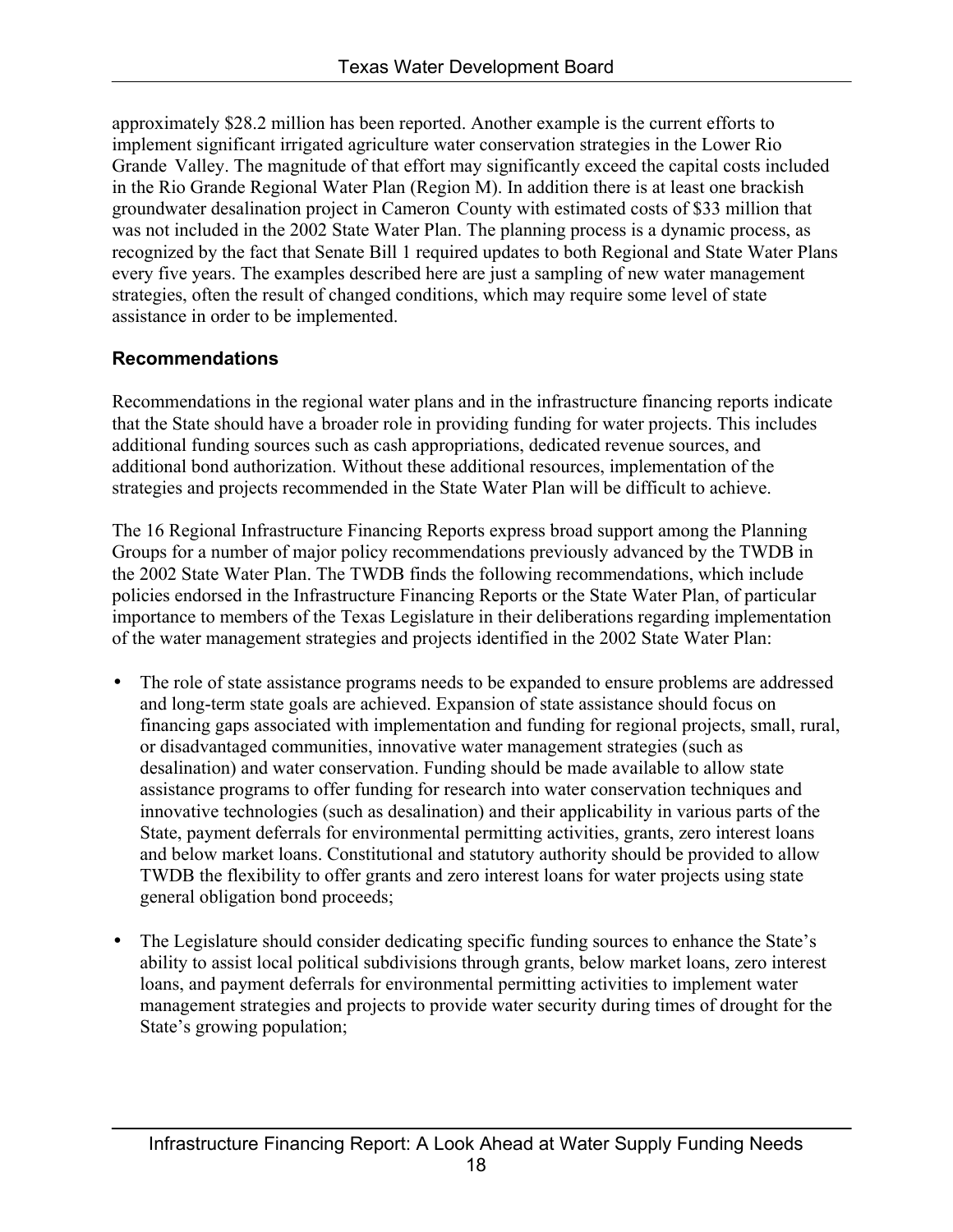- The Legislature should consider creating new funding sources to support agricultural water conservation to implement efficient irrigation systems and encourage research on crops and landscape plants that are drought and saline tolerant; and,
- The Legislature should consider restructuring the existing statutorily authorized agricultural water conservation programs to provide one state program with greater flexibility to offer the range of financial assistance necessary to address the funding, research, and technology transfer needs of the agricultural community.

Copies of the 16 Regional Infrastructure Financing Reports are available on the TWDB web site at: [http://www.twdb.state.tx.us/assistance/rwpg/twdb-docs/IFR/IFR-report-index.htm.](http://www.twdb.state.tx.us/assistance/rwpg/twdb-docs/IFR/IFR-report-index.htm)

<span id="page-27-0"></span><sup>&</sup>lt;sup>1</sup> Texas Water Development Board, *Water for Texas – 2002, January 2002.*<br><sup>2</sup> Toyas Water Development Board anglysis of water user groups and assoc

<span id="page-27-1"></span><sup>&</sup>lt;sup>2</sup> Texas Water Development Board analysis of water user groups and associated water management strategies recommended and included in the 16 regional water plans.

<span id="page-27-2"></span><sup>&</sup>lt;sup>3</sup> Water Infrastructure Network is a broad-based coalition of local elected officials, drinking water and wastewater service providers, state environmental and health administrators, engineers and environmentalists. <sup>4</sup>

<span id="page-27-3"></span>Water Infrastructure Network, *Water Infrastructure Now: Recommendations for Clean and Safe Water in the 21st Century, February 2001.* 

<span id="page-27-4"></span>Texas Bond Review Board, Local Government New-Money Bond Totals by Fiscal Year Issued Exclusively for Water-Related Purposes (Approved by: Office of the Attorney General – Public Finance Division), December 4, 2001.

<span id="page-27-5"></span><sup>&</sup>lt;sup>6</sup> The rural county designation refers to data provided by the United States Census Bureau not necessarily "rural" as defined by the *Texas Water Code* for the Rural Water Assistance Fund. Based on the way that data is reported to TWDB, this analysis of rural needs is the best comparison possible.

<span id="page-27-6"></span><sup>7</sup> Turner, Collie & Braden, Inc., *Water and Wastewater Needs of Non-EDAP Eligible Disadvantaged Areas*, Prepared for Texas Water Development Board (Project No. 200-483-348), February 2001.

<span id="page-27-7"></span><sup>&</sup>lt;sup>8</sup> Legislative Budget Board, Fiscal Note for Senate Bill 2, Engrossed Version,  $77^{\text{th}}$  Texas Legislature, May 2, 2001. <sup>9</sup> While TWDB does have the ability to issue revenue bonds, this type of program could not provide the loan or

<span id="page-27-8"></span>grant subsidies requested by the Planning Groups.

<span id="page-27-9"></span> $\frac{10}{10}$  For purposes of this report, small communities include cities with populations less than 15,001 and 'county-other' populations in rural counties (as designated by the U.S. Census Bureau) and 'county-other' populations less than 15,001 in urban counties (as designated by the U.S. Census Bureau).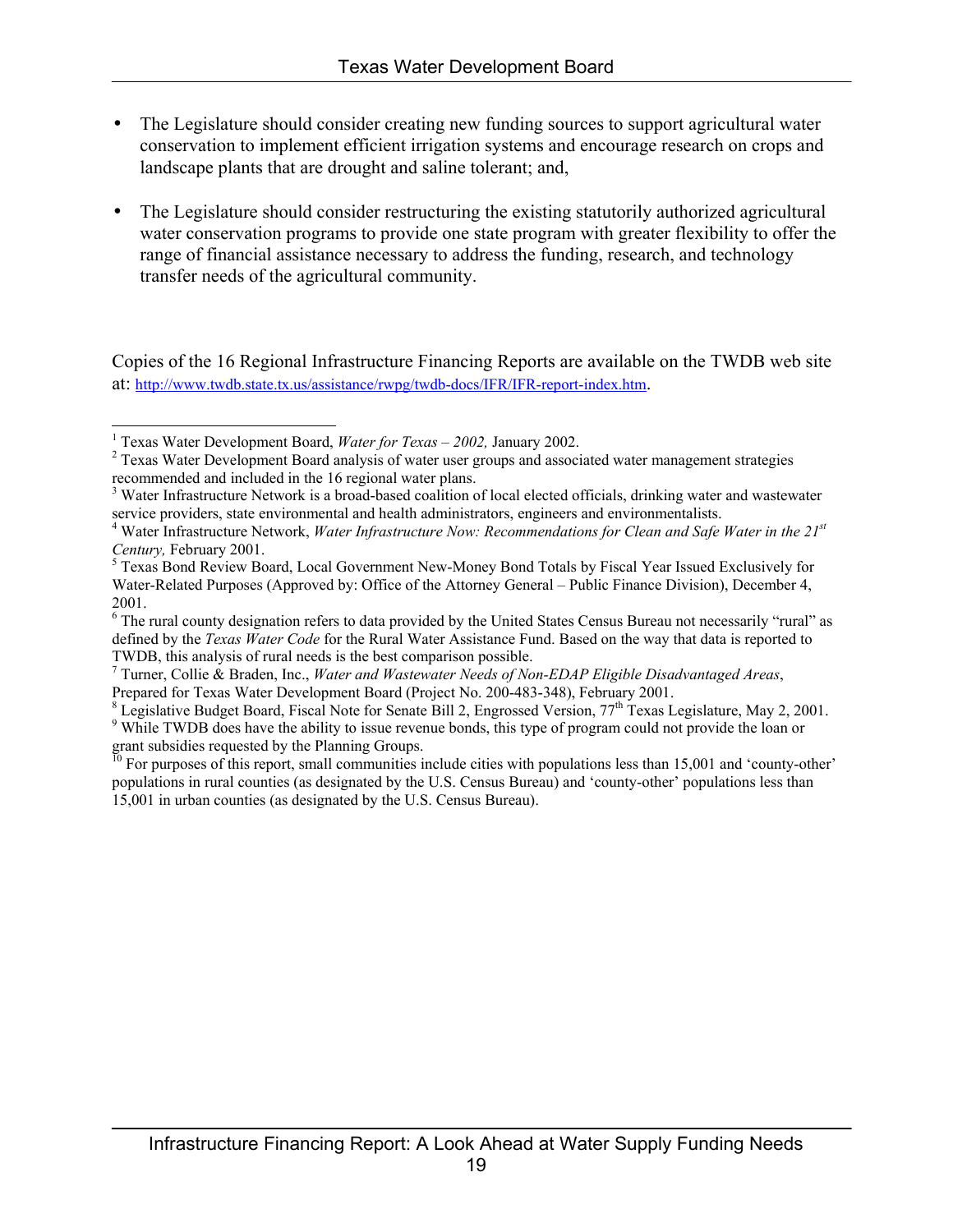| D<br>١ |
|--------|
| ı      |
| j<br>I |
| d      |
|        |
| í<br>l |
| D<br>j |

|        | FUNDING SOURCES                                                                                                                               |                |                                             |   |   |                                 |                                   |   | <b>REGIONS</b> |                                            |                               |                    |                    |   |                                                    |           |                    |
|--------|-----------------------------------------------------------------------------------------------------------------------------------------------|----------------|---------------------------------------------|---|---|---------------------------------|-----------------------------------|---|----------------|--------------------------------------------|-------------------------------|--------------------|--------------------|---|----------------------------------------------------|-----------|--------------------|
|        |                                                                                                                                               | ⋖              | m                                           | ပ | ≏ | 国                               | E,                                | ڻ | H              | ⊣                                          | ⋼                             | ĸ                  | ┙                  | Σ | z                                                  | $\circ$   | $\mathbf{r}$       |
|        | Tax on sale of bottled water.                                                                                                                 | $\approx$      | $\approx$                                   |   |   | $\approx$                       |                                   |   |                | $\mathfrak{a}% _{T}=\mathfrak{a}_{T}$      |                               | $\approx$          |                    | a | a                                                  |           | $\boldsymbol{\pi}$ |
| $\ast$ | Continued use/support of Federal grant subsidies.                                                                                             |                | ag                                          |   |   |                                 |                                   |   | ag+rural       | projects<br>no limit<br>Corps<br>$+$ rural |                               |                    |                    |   |                                                    |           |                    |
| ∗      | 5 years.<br>General Obligation Bonds to meet 80% of forecasted IFR needs every                                                                |                | specified<br>$\mathbf{n}\mathbf{o}$<br>$\%$ |   |   | specified<br>$\rm ^{o}$<br>$\%$ | specified<br>$\mathbf{e}$<br>$\%$ |   |                |                                            | specified<br>80%, no<br>years |                    |                    |   | 5 years,<br>needs<br>$_{\rm most}$<br>$_{\rm met}$ |           |                    |
|        | General Revenues as a funding source.                                                                                                         |                | \$50M<br>$_{\rm match}$<br>state            |   |   | state<br>match                  | state<br>match                    |   |                |                                            |                               |                    |                    |   | match<br>state                                     |           |                    |
|        | General statement promoting increased or expanded legislative appropriation.                                                                  |                | $\approx$                                   |   |   |                                 |                                   |   |                |                                            |                               |                    | $\boldsymbol{\pi}$ |   |                                                    | $\approx$ |                    |
|        | State Lottery percentage.                                                                                                                     | $\mathfrak{a}$ |                                             |   |   | $\mathfrak{a}$                  |                                   |   |                |                                            |                               |                    |                    |   |                                                    |           |                    |
|        | Infrastructure fee on municipal, manufacturing and power generation.                                                                          |                |                                             |   |   |                                 |                                   |   |                | $\boldsymbol{\pi}$                         |                               |                    |                    |   |                                                    |           |                    |
|        | Fee assessed against retail water accounts.                                                                                                   | $\mathfrak{a}$ |                                             |   |   |                                 |                                   |   |                |                                            |                               |                    |                    |   |                                                    |           |                    |
|        | Statewide consumer product fee (sales tax).                                                                                                   |                |                                             |   |   |                                 |                                   |   |                |                                            |                               | $\boldsymbol{\pi}$ |                    |   |                                                    |           |                    |
|        | Statewide property tax assessment.                                                                                                            |                |                                             |   |   |                                 |                                   |   |                |                                            |                               | $\boldsymbol{\pi}$ |                    |   |                                                    |           |                    |
|        | Gas, diesel, and aviation fuel tax.                                                                                                           |                |                                             |   |   |                                 |                                   |   |                |                                            |                               | $\boldsymbol{\pi}$ |                    |   |                                                    |           |                    |
|        | Graduated impact fee on new development.                                                                                                      |                |                                             |   |   |                                 |                                   |   |                |                                            |                               |                    | $\boldsymbol{\pi}$ |   |                                                    |           |                    |
|        | Statewide water user fee.                                                                                                                     |                |                                             |   |   |                                 |                                   |   |                |                                            |                               |                    |                    |   |                                                    |           |                    |
|        | Environmental violations fee.                                                                                                                 |                |                                             |   |   | $\boldsymbol{\pi}$              |                                   |   |                |                                            |                               |                    |                    |   |                                                    |           |                    |
|        | Fee on golf games.                                                                                                                            |                |                                             |   |   |                                 |                                   |   |                | $\boldsymbol{\pi}$                         |                               |                    |                    |   |                                                    |           |                    |
|        | Fee on interbasin transfers.                                                                                                                  |                |                                             |   |   |                                 |                                   |   |                | $\boldsymbol{\pi}$                         |                               |                    |                    |   |                                                    |           |                    |
|        | Fee on municipal and commercial wastewater discharges.                                                                                        |                |                                             |   |   |                                 |                                   |   |                | $\boldsymbol{\pi}$                         |                               |                    |                    |   |                                                    |           |                    |
|        | Fee on boating and recreational use of public waterways.                                                                                      |                |                                             |   |   |                                 |                                   |   |                | $\boldsymbol{\pi}$                         |                               |                    |                    |   |                                                    |           |                    |
|        | Fee on drinking water served in restaurants.                                                                                                  |                |                                             |   |   |                                 |                                   |   |                | $\boldsymbol{\pi}$                         |                               |                    |                    |   |                                                    |           |                    |
|        | Impact fees on water sales.                                                                                                                   |                |                                             |   |   |                                 |                                   |   |                |                                            |                               |                    |                    | a |                                                    |           |                    |
|        | Do Not endorse per capita tax; sales tax on water and wastewater services-<br>regressive tax, unfair to economically disadvantaged residents. |                |                                             |   |   | $\varpi$                        |                                   |   |                |                                            |                               |                    |                    |   |                                                    |           |                    |
|        | Do Not endorse income or property taxes.                                                                                                      |                |                                             |   |   |                                 |                                   |   |                |                                            | a                             |                    |                    |   |                                                    |           |                    |
|        | Do Not endorse tax on water rights/water at the tap.                                                                                          |                |                                             |   |   |                                 |                                   |   |                |                                            |                               |                    |                    |   | a                                                  |           |                    |

a: suggested or in agreement

ag: agricultural

a: suggested or in agreement<br>ag: agricultural<br>\* These policy recommendations are included in current statutes or TWDB rules. \* These policy recommendations are included in current statutes or TWDB rules.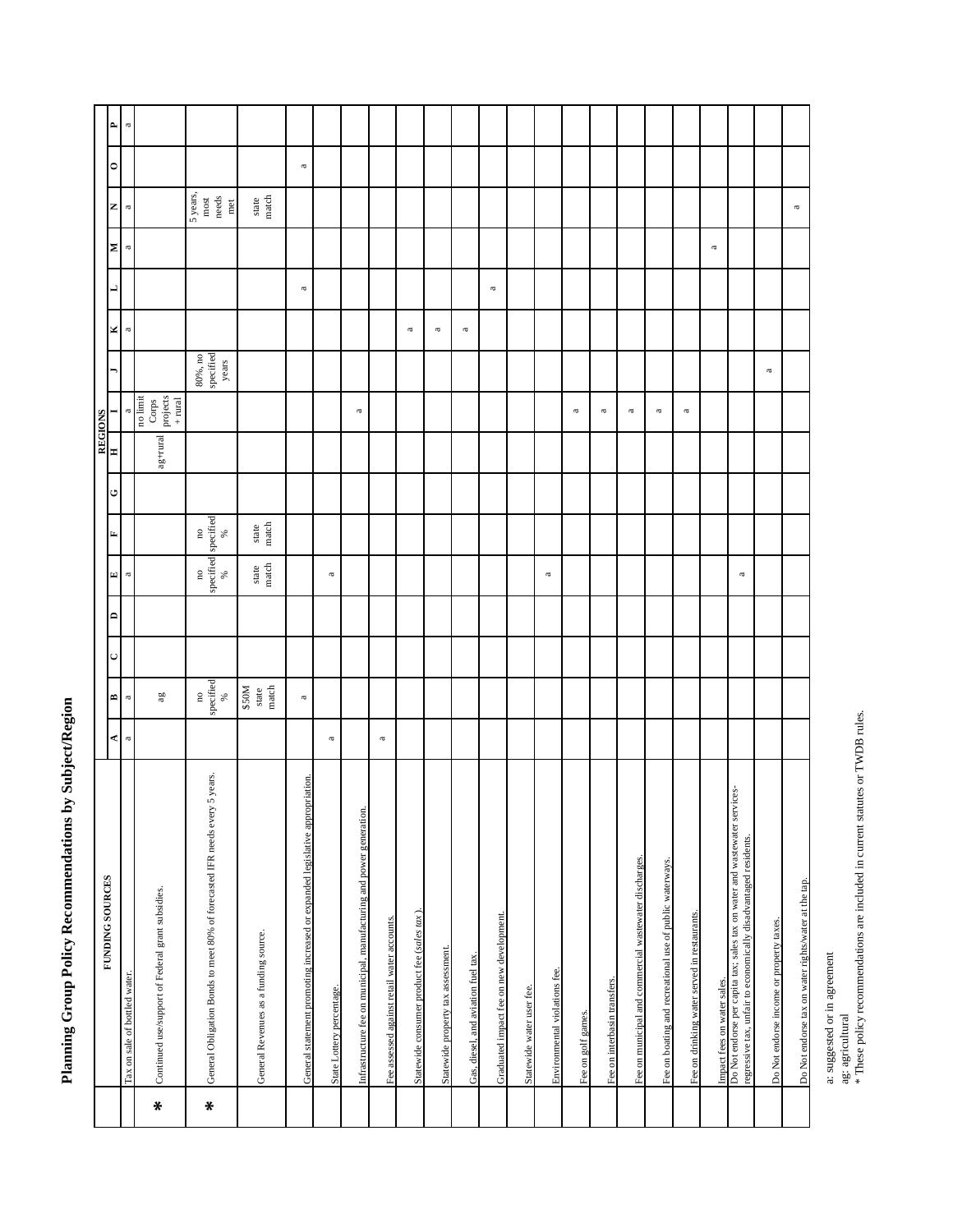| <b>STATE PARTICIPATION FUND</b>                                                    |  |           |  |           |  |  |  |   |  |
|------------------------------------------------------------------------------------|--|-----------|--|-----------|--|--|--|---|--|
|                                                                                    |  |           |  |           |  |  |  |   |  |
| State Participation Fund should support, encourage (with incentives for small      |  |           |  |           |  |  |  |   |  |
| systems to go regional) cost-effective regional projects: Most important program   |  | ω         |  |           |  |  |  | ω |  |
| for water supply development.                                                      |  |           |  |           |  |  |  |   |  |
| erm of State Participation should be extended from current 34 years maximum to     |  | $5\%$ , 1 |  | $5\%$ , t |  |  |  |   |  |
| the full life of a new reservoir, or about 75 years.                               |  |           |  |           |  |  |  |   |  |
| Expand State Participation Fund to assist with acquisition of groundwater supplies |  |           |  |           |  |  |  |   |  |
| for future use.                                                                    |  |           |  |           |  |  |  |   |  |
| The State should share in the cost of projects that are required in response to    |  |           |  |           |  |  |  |   |  |
| federal and state environmental protection actions.                                |  |           |  |           |  |  |  |   |  |
|                                                                                    |  |           |  |           |  |  |  |   |  |

a: suggested or in agreement<br> $s\%$ , t: State  $\%$ , repayment terms<br>e: Expected Life s%, t: State %, repayment terms a: suggested or in agreement

e: Expected Life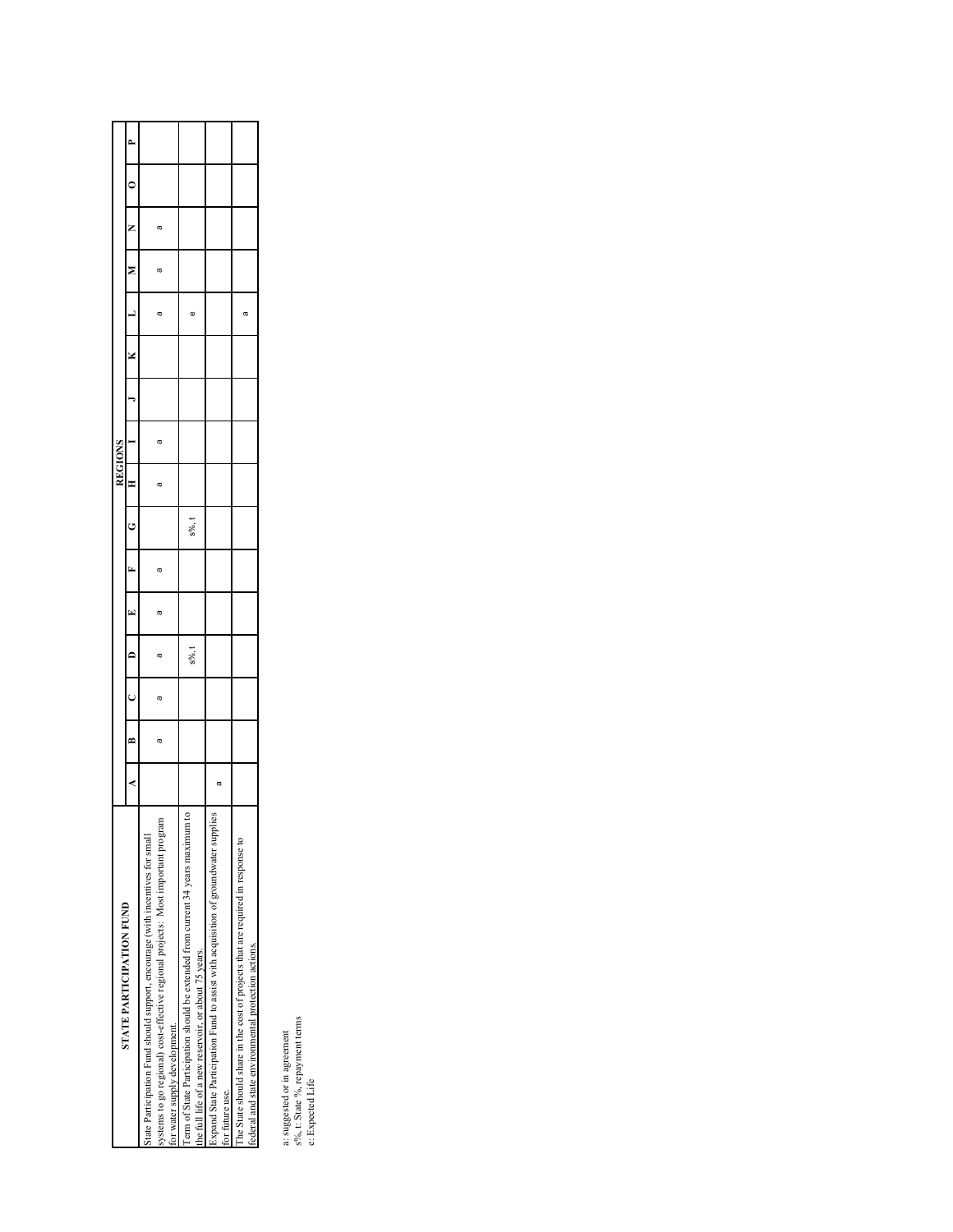|                     | RANKING/ALLOCATION FUNDING<br>RECOMMENDATIONS                                                                                                                                                                      |                              |                          |                             |                             |                     |                                                                                | <b>REGIONS</b> |  |                          |                               |                    |   |  |
|---------------------|--------------------------------------------------------------------------------------------------------------------------------------------------------------------------------------------------------------------|------------------------------|--------------------------|-----------------------------|-----------------------------|---------------------|--------------------------------------------------------------------------------|----------------|--|--------------------------|-------------------------------|--------------------|---|--|
|                     |                                                                                                                                                                                                                    | ⋖                            | m                        |                             | ≏                           |                     | ڻ                                                                              |                |  |                          | Z                             |                    | 0 |  |
|                     | Regions with stated recommendations                                                                                                                                                                                |                              | ×,                       | <sup>&gt;</sup>             | $\geq$                      | $\geq$              | ⋗                                                                              |                |  | Ņ                        | $\geq$                        | ×,                 |   |  |
| $\cdot$             | Prioritize projects that promote regional water<br>and wastewater facilities                                                                                                                                       |                              | $\varpi$                 | that are cost-<br>effective |                             | $\boldsymbol{\pi}$  |                                                                                |                |  |                          | $EDAP + cost$<br>effective    | $\boldsymbol{\pi}$ |   |  |
| $\ast$              | The State should maintain an equitable priority<br>ranking process for all water and wastewater<br>projects requesting financial assistance.                                                                       |                              | $\boldsymbol{\varpi}$    |                             | consider-<br>equal<br>ation |                     |                                                                                |                |  |                          |                               |                    |   |  |
|                     | Prioritize projects with urgent public service or<br>compliance needs.                                                                                                                                             |                              | $\varpi$                 |                             |                             | $\varpi$            |                                                                                |                |  |                          | $\varpi$                      | $\varpi$           |   |  |
| $\boldsymbol{\ast}$ | Priority ranking evaluation should consider the<br>environment                                                                                                                                                     |                              | $\overline{\phantom{a}}$ |                             |                             | priority            |                                                                                |                |  | a                        | little impact<br>priority for |                    |   |  |
| $\ast$              | Priority should be given to projects that show the<br>greatest return on investment                                                                                                                                |                              |                          | cost-effective              |                             |                     |                                                                                |                |  |                          | $\approx$                     |                    |   |  |
| $\ast$              | Priority ranking evaluation should consider the<br>needs of small, rural communities unable to<br>participate in a regional system                                                                                 |                              | $\overline{\phantom{a}}$ |                             |                             | priority            |                                                                                |                |  |                          |                               |                    |   |  |
| $\boldsymbol{\ast}$ | Priority ranking evaluation should consider<br>optimum conservation measures                                                                                                                                       |                              | $\varpi$                 |                             |                             | priority, also<br>æ |                                                                                |                |  |                          |                               |                    |   |  |
| $\boldsymbol{\ast}$ | reclamation or demineralization of impaired<br>Priority ranking evaluation should consider<br>existing water sources.                                                                                              |                              | $\overline{\phantom{a}}$ |                             |                             | priority            |                                                                                |                |  |                          |                               |                    |   |  |
|                     | Prioritize projects that utilize TWDB staff                                                                                                                                                                        |                              |                          |                             |                             |                     |                                                                                |                |  |                          |                               |                    |   |  |
|                     | Priority ranking evaluation should consider<br>planning horizons of at least 20 years.                                                                                                                             |                              | $\boldsymbol{\varpi}$    |                             |                             |                     |                                                                                |                |  |                          |                               |                    |   |  |
| ģ,                  | Prioritize projects that promote reuse.                                                                                                                                                                            |                              |                          |                             |                             | $\boldsymbol{\pi}$  |                                                                                |                |  |                          |                               |                    |   |  |
|                     | Prioritize projects that promote desalination                                                                                                                                                                      |                              |                          |                             |                             | a                   |                                                                                |                |  |                          |                               |                    |   |  |
| ĸ                   | Priority ranking evaluation should consider<br>employment of recycling or reuse programs where<br>feasible                                                                                                         |                              | $\varpi$                 |                             |                             |                     |                                                                                |                |  |                          |                               |                    |   |  |
|                     | willingness of the applicant to obtain or develop<br>Priority ranking evaluation should consider the<br>necessary technical expertise.                                                                             |                              | $\varpi$                 |                             |                             |                     |                                                                                |                |  |                          |                               |                    |   |  |
|                     | Priority ranking evaluation should consider an<br>applicant's ability to attain financial self-<br>sufficiency                                                                                                     |                              | $\overline{\phantom{a}}$ |                             |                             |                     |                                                                                |                |  |                          |                               |                    |   |  |
|                     | regional, rural, urban) to maximize fund benefits.<br>needs of different types of water suppliers (e.g.<br>IWDB funding allocation should correlate to                                                             |                              |                          |                             |                             |                     | $\mathfrak{a}$                                                                 |                |  |                          |                               |                    |   |  |
| $\boldsymbol{\ast}$ | Priority ranking for projects should be community<br>size neutral provided the projects are<br>economically feasible.                                                                                              |                              |                          |                             |                             |                     |                                                                                |                |  |                          |                               | $\approx$          |   |  |
|                     | For evaluating needs the state should implement a<br>two-tier system, one for small systems and the<br>other for large systems.                                                                                    |                              |                          |                             |                             |                     |                                                                                |                |  |                          |                               | ß                  |   |  |
|                     | The legislature should develop an allocation<br>system to distribute funds to the implementing<br>entities                                                                                                         |                              |                          |                             |                             |                     |                                                                                |                |  | $\approx$                |                               |                    |   |  |
|                     | Regions with greater shortages should be given<br>higher priori                                                                                                                                                    |                              |                          |                             |                             |                     |                                                                                |                |  | $\overline{\phantom{a}}$ |                               |                    |   |  |
|                     | Factors that should be considered when setting<br>shortages, low per capita use, environmentally<br>priorities for financial assistance: greater<br>friendly projects.                                             |                              |                          |                             |                             |                     |                                                                                |                |  | a                        |                               |                    |   |  |
|                     | Priority should be given to applicants that exhibit<br>a history of utilizing rate structures that provide<br>for future maintenance and depreciation.                                                             |                              |                          |                             |                             |                     |                                                                                |                |  |                          |                               | $\boldsymbol{\pi}$ |   |  |
|                     | Funding sources should be universal, equitable,<br>dedicated to state water plan implementation,<br>have a stable base, and have a high degree of<br>administrative ease regarding collection and<br>distribution. |                              |                          |                             |                             |                     |                                                                                |                |  | $\mathfrak{a}$           |                               |                    |   |  |
|                     | y: yes                                                                                                                                                                                                             | a: suggested or in agreement |                          |                             | agricultural<br>ä           |                     | * These policy recommendations are included in current statutes or TWDB rules. |                |  |                          |                               |                    |   |  |